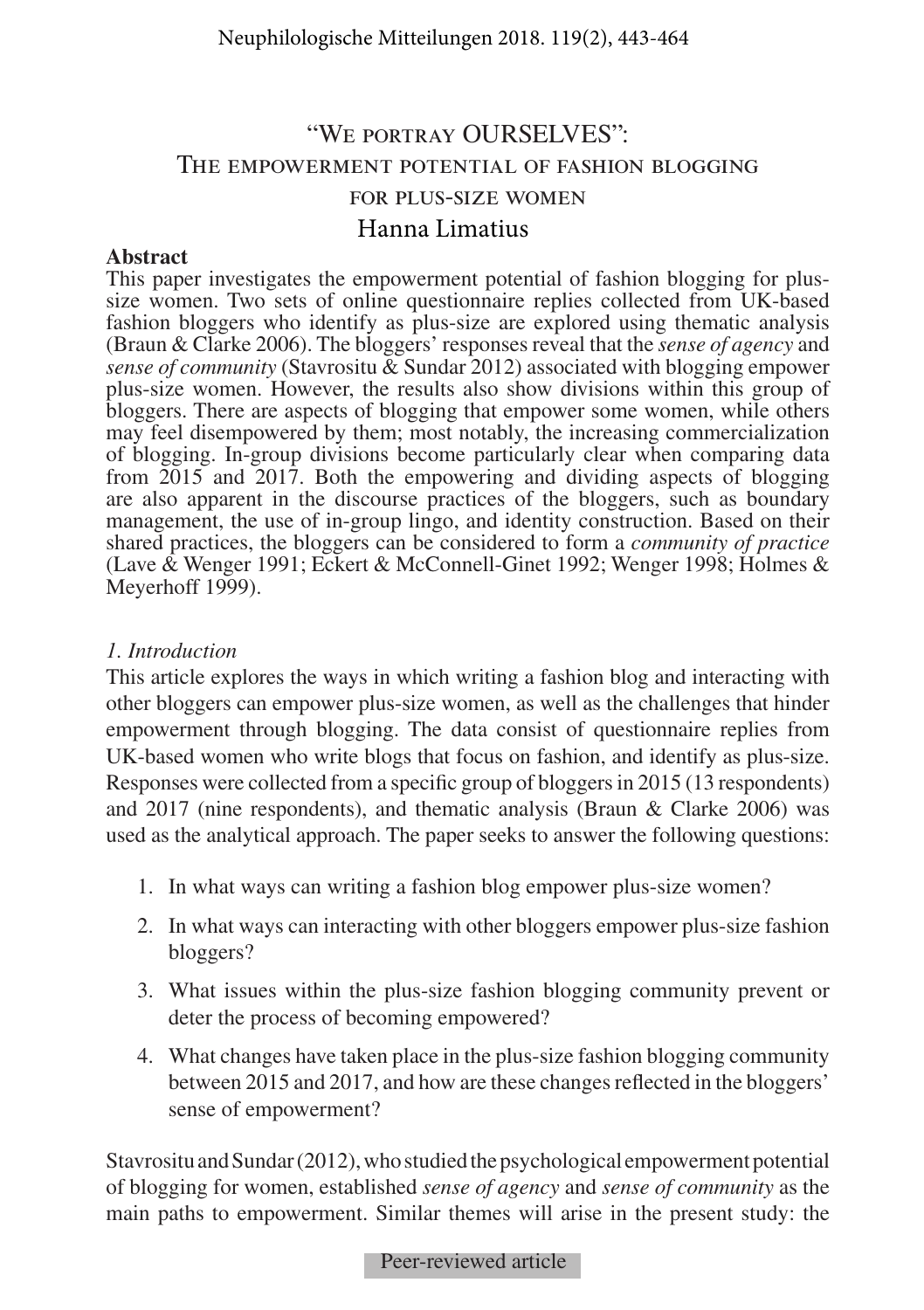respondents construct the blog as a "pulpit" for expressing opinions and displaying creativity. At the same time, social interaction and maintaining relationships are considered as important goals of blogging. As the bloggers regularly communicate with each other, group-specific practices emerge. Thus, they form a *community of practice* (Lave & Wenger 1991; Eckert & McConnell-Ginet 1992; Wenger 1998; Holmes & Meyerhoff 1999).

The present study also reveals issues that disrupt the empowerment potential of writing a blog within this community, such as time-management issues, stress, competitiveness, and jealousy. These aspects have not been addressed sufficiently in earlier studies of blogs written by plus-size women (Limatius 2016; Harju & Huovinen 2015; Connell 2013; Gurrieri & Cherrier 2013),<sup>1</sup> as the discussion on disempowerment has mainly focused on criticism towards the fashion industry and its hegemonic beauty standards (e.g. Scaraboto & Fischer 2013). The present study illustrates that while direct contact with the bloggers themselves can confirm the use of in-group discourse practices observed in blog texts and comments, it can also reveal characteristics that are not present in publicly available data (cf. Androutsopoulos 2008).

#### *2. Empowerment and online interaction*

Based on previously established theories on empowerment, Stavrositu and Sundar (2012: 370) conceptualize empowerment as reflecting three criteria: *connectedness*, *mastery and control over aspects of one's life*, and the *ability to effect change.* They also distinguish a psychological facet of empowerment: the individual's perception of these three features. As Muhtaseb and Frey (2008: 636) point out, the interactive nature of the internet can empower marginalized groups, since they can make choices and engage in activities online that would not be possible offline. Moreover, as an "unregulated global medium", the internet offers marginalized people opportunities to express perspectives that are not offered in mainstream media (Muhtaseb & Frey 2008: 636; see also e.g. Marciano 2014; Yeshua-Katz 2015).

Soon and Kluver (2014) studied political bloggers from the perspectives of collective identity and online activism. According to them, bloggers who identified as political activists perceived empowering others and inspiring them to engage with socio-political movements as important goals. For these bloggers, "a shared vision of promoting political empowerment" (Soon & Kluver 2014: 507) was also tied to their sense of community as a part of a larger group.

Wen et al. (2011) studied the role of online discussion fora for breast cancer patients using a case study approach. Consistent with previous literature on support

<sup>1</sup> Some negative phenomena associated with blogging have, however, been addressed in research on other blogging communities. For example Manosevitch and Tzuk (2017: 14) mention time-management issues in their study on craft bloggers.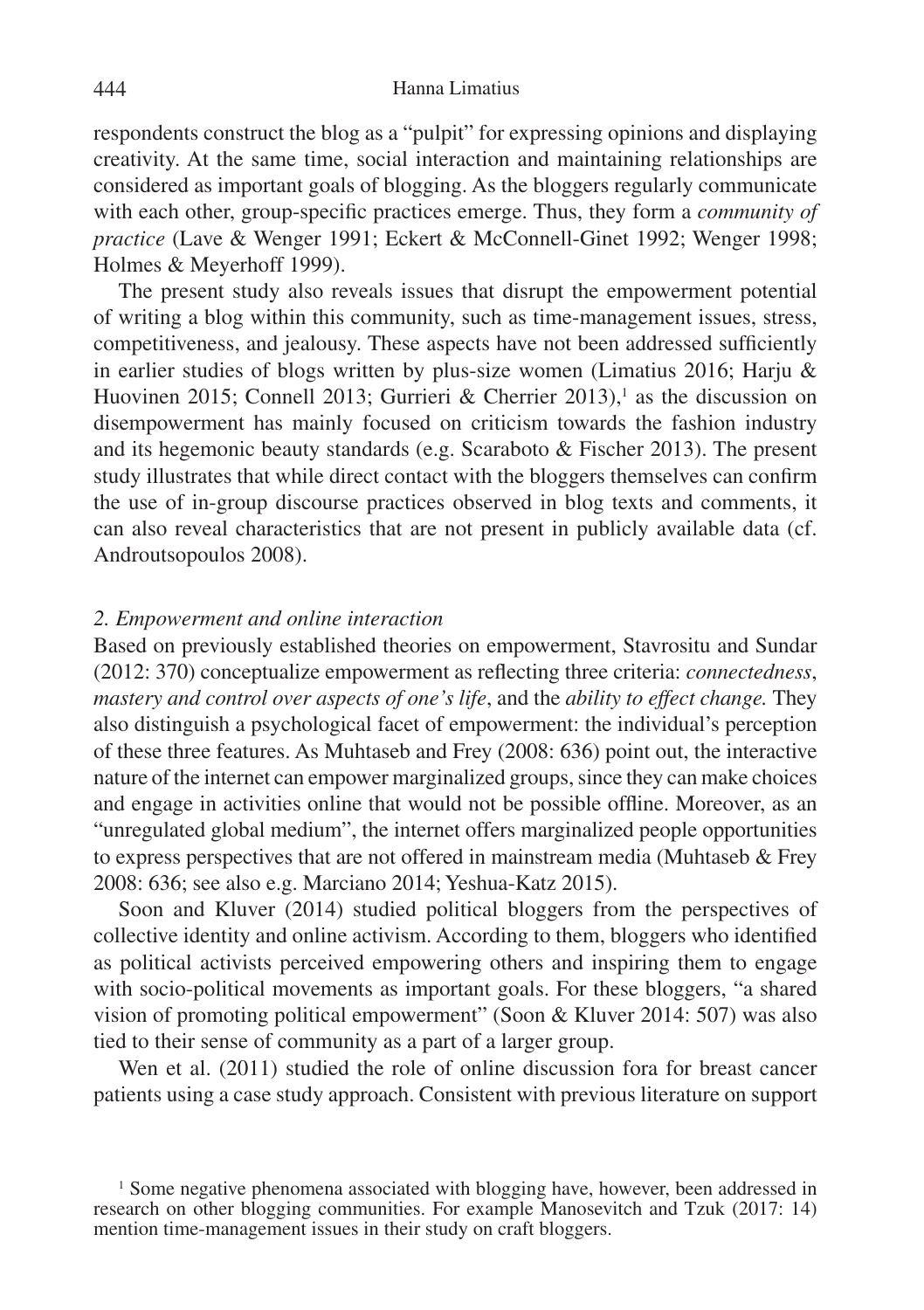groups for cancer patients, their results indicated that as well as facilitating coping and helping to process emotions, participation in online support groups could enhance the users' self-empowerment (Wen et al. 2011: 356). The subject of their case study "gained a sense of control and empowerment" (2011: 353) by sharing her story with others. Wen et al. (2011: 352) also suggest that the ability to offer help to others can be more empowering to the individual than receiving help.

In their study on the psychological empowerment potential of blogging for women, Stavrositu and Sundar (2012: 382) identify two "parallel routes" towards empowerment: sense of agency and sense of community. Thus, blogging offers users two types of gratifications: *agency-enhancing* and *community-building*. Those lacking empowering social networks in their offline lives can connect with likeminded individuals through blogging, and those who want to make socio-political contributions can use blogs as platforms for expressing their opinions (Stavrositu & Sundar 2012: 382).

Blogging can also offer individuals opportunities for financial empowerment. Manosevitch and Tzuk (2017) studied twelve Israeli craft bloggers, focusing on the processes that bloggers undergo to transform their craft from a hobby into a money-making endeavour. They state that women often start blogging as a means of psychological empowerment and discover business opportunities later in their blogging careers (Manosevitch & Tzuk 2017: 4). Based on semi-structured interviews with bloggers, Manosevitch and Tzuk (2017) present a five-stage process for blogging as economic empowerment. First, the blogger turns to the internet as a source for information regarding their hobby, thus connecting with others who share the same interest. Next, they become immersed in an online community, sharing their work with others and eventually developing a sense of community. In the third stage of the process, the blogger develops a sense of commitment to their work through managing relations with their followers and other bloggers. After becoming an established blogger, they start to market their blog to gain more followers and to further cement their status in the community. At this stage, bloggers usually collaborate with others and engage with their readers through community-specific practices, such as holding competitions for their followers. In the final stage of the process, the blogger becomes aware of the money-making potential of their hobby, turning it into a business. (Manosevitch & Tzuk 2017)

## *3. Blogs as communities of practice*

In my research, I view the group of bloggers as a community of practice. Originally developed by Lave and Wenger (1991), who applied it to workplace environments, the concept of a community of practice was introduced to language and gender research by Eckert and McConnell-Ginet (1992; see also Holmes & Meyerhoff 1999: 174). According to Eckert and McConnell-Ginet (1992: 464), a community of practice is defined simultaneously by the members of the community and the practices they engage in. From the point of view of linguistic and/or discourse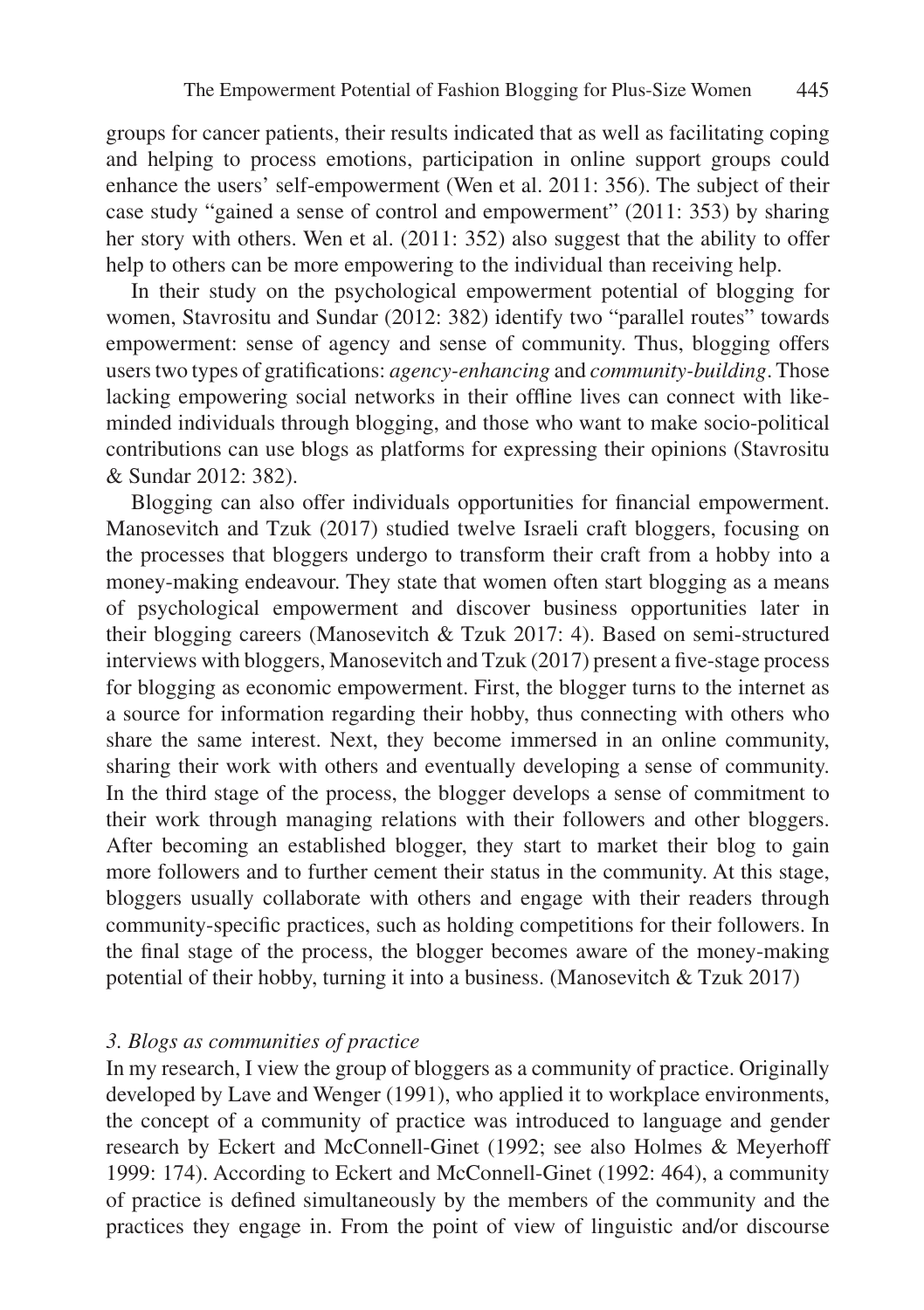studies, relevant practices that define membership include "global or specific aspects of language structure, discourse, and interaction patterns" (Holmes & Meyerhoff 1999: 175). Holmes and Meyerhoff (1999: 175) also note that gaining knowledge of the specific practices of the group, and learning how to utilize these practices, is part of the process of becoming a member of the community of practice.

Previous research (e.g. Stommel 2009; Peuronen 2017) has considered several platforms for online interaction, including blogs (Dennen 2014), from a community of practice perspective. As Dennen (2014: 351) points out, blogs have the potential to become two types of communities; they can either encompass one blog and the readers of this blog (cf. Blanchard 2004), or they can consist of a network of bloggers interacting with each other, as is the case in the present study. In communities such as this, drawing the boundaries of the community may be difficult, as the members can have a different sense of who belongs to the community. Nevertheless, certain in-group practices are likely to emerge.

Wenger's (1998: 72–73) three-part definition of a community of practice can be applied to the group of plus-size fashion bloggers under investigation here. There is *mutual engagement* within the group: the bloggers regularly interact with each other in specific ways, such as commenting on blog texts, or communicating through other social media platforms. They also share *joint enterprises*, such as making plus-size women more visible in fashion, gaining self-confidence, and becoming empowered. Finally, the bloggers have a *shared repertoire* of resources that are used to communicate meaning (Wenger 1998: 85; Holmes & Meyerhoff 1999: 176). As Holmes and Meyerhoff (1999: 176) point out, a shared repertoire includes linguistic features, such as in-group vocabulary, but it can also refer to other patterns of routinized behaviour. In a community of practice, the participants – here, the bloggers – construct their belonging to a specific social group through certain actions and ways of communicating, and at the same time, the community evolves as the members learn new practices, adapting them into their repertoire.

## *4. Plus-size fashion blogging*

The content of plus-size fashion blogs often focuses on "outfit of the day" posts, where the goal is to introduce and review a particular outfit. A combination of text, photographs, hyperlinks and video clips can be used for this purpose. Fashion blogs in general are based on both the bloggers' "enactment of [...] selfidentity in relation to dress practices" and the "negotiation and incorporation of their knowledge of fashion media imagery." (Titton 2015: 203) As mainstream fashion imagery marginalizes plus-size women, plus-size fashion blogs have an element of activism; the bloggers produce *counterdiscourse* (Connell 2013: 212) to the hegemonic fashion media discourse that idolizes thin, toned, able and predominantly white bodies. Many plus-size fashion bloggers identify with more widespread social movements that promote equality between people of different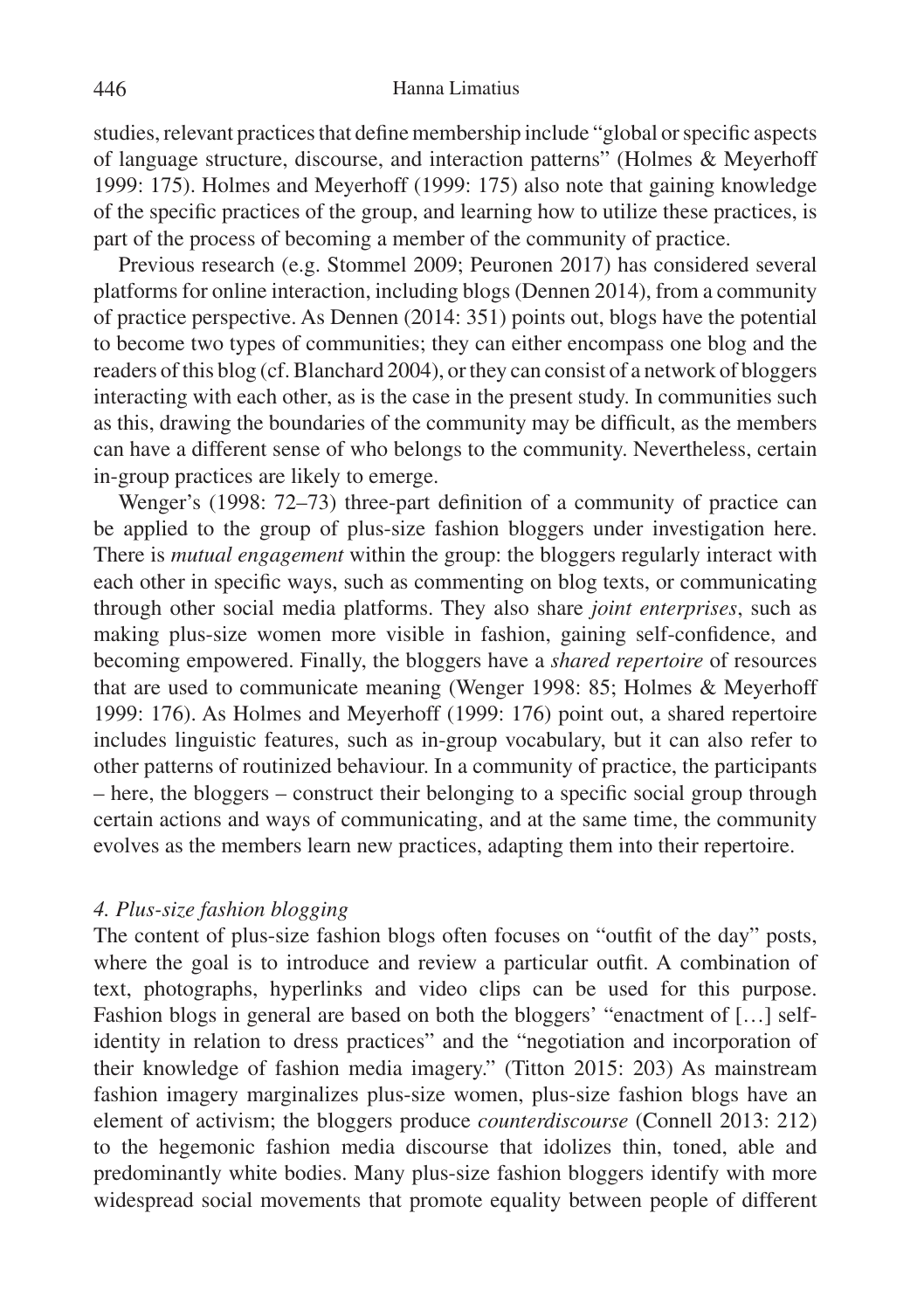sizes, such as *the fat acceptance movement* (e.g. Scaraboto & Fischer 2013) and *the body positivity movement* (Sastre 2014).

Earlier research has established that fashion blogging can have various positive effects for plus-size women, including features that enhance feelings of empowerment, such as a sense of belonging to a group (Limatius 2016), the ability to influence fashion (Scaraboto & Fischer 2013) and the possibility to redefine norms (Harju & Huovinen 2015). These benefits were also mentioned by the bloggers in their questionnaire responses; as a result, the present study adds to the discussion on the positive effects of (fashion) blogging for plus-size women. It should be noted, however, that there is variety within this blogging genre – some blogs are more activism-driven, meaning that the bloggers frequently discuss the socio-political aspects of being plus-size, while others focus more on presenting current fashion, and some incorporate topics not directly related to being plussize, such as reviews of beauty products (Limatius 2018). The present study also expands the discussion to aspects of blogging that are not perceived as positive or empowering by the bloggers.

#### *5. Data and method*

Earlier studies on plus-size fashion blogging and empowerment have stressed the role of blogging in challenging the dominant fashion media imagery, focusing on the relationship between the blogger(s) and the fashion industry. However, although my previous work (Limatius 2016; 2017) shows that interactions between plus-size fashion bloggers in public blog texts and comments are largely positive, I argue that the internal social structures of blogging communities are also worth investigating in the context of empowerment. Because the bloggers know other community members read their blogs, they may wish to avoid face threatening acts (Brown & Levinson 1987) in public. Thus, bloggers are more likely to openly discuss all aspects of their experience through private correspondence, which is why I chose to use questionnaires in the present study.

Questionnaire replies were collected from a group of UK-based bloggers in 2015 and 2017. I had previously compiled a corpus consisting of blog texts and comments from 20 blogs for my PhD project, and the first questionnaire was sent to the authors of these blogs. The questionnaire was sent out in May 2015, and after three rounds of reminders, it was closed in July 2015. Out of the 20 bloggers I approached, 13 completed the questionnaire. In May 2017, I approached the 13 bloggers that had responded to the original questionnaire. Again, I sent out three rounds of reminders, and nine bloggers responded. Both questionnaires were tested on control groups; a group of six people in 2015, and four people in 2017. The control groups included people who had experience in blogging.

The responses were coded manually, and thematic analysis (Braun & Clarke 2006: 86) was used to identify repeated patterns of meaning. First, I read through the responses several times, making notes of my impressions. I then proceeded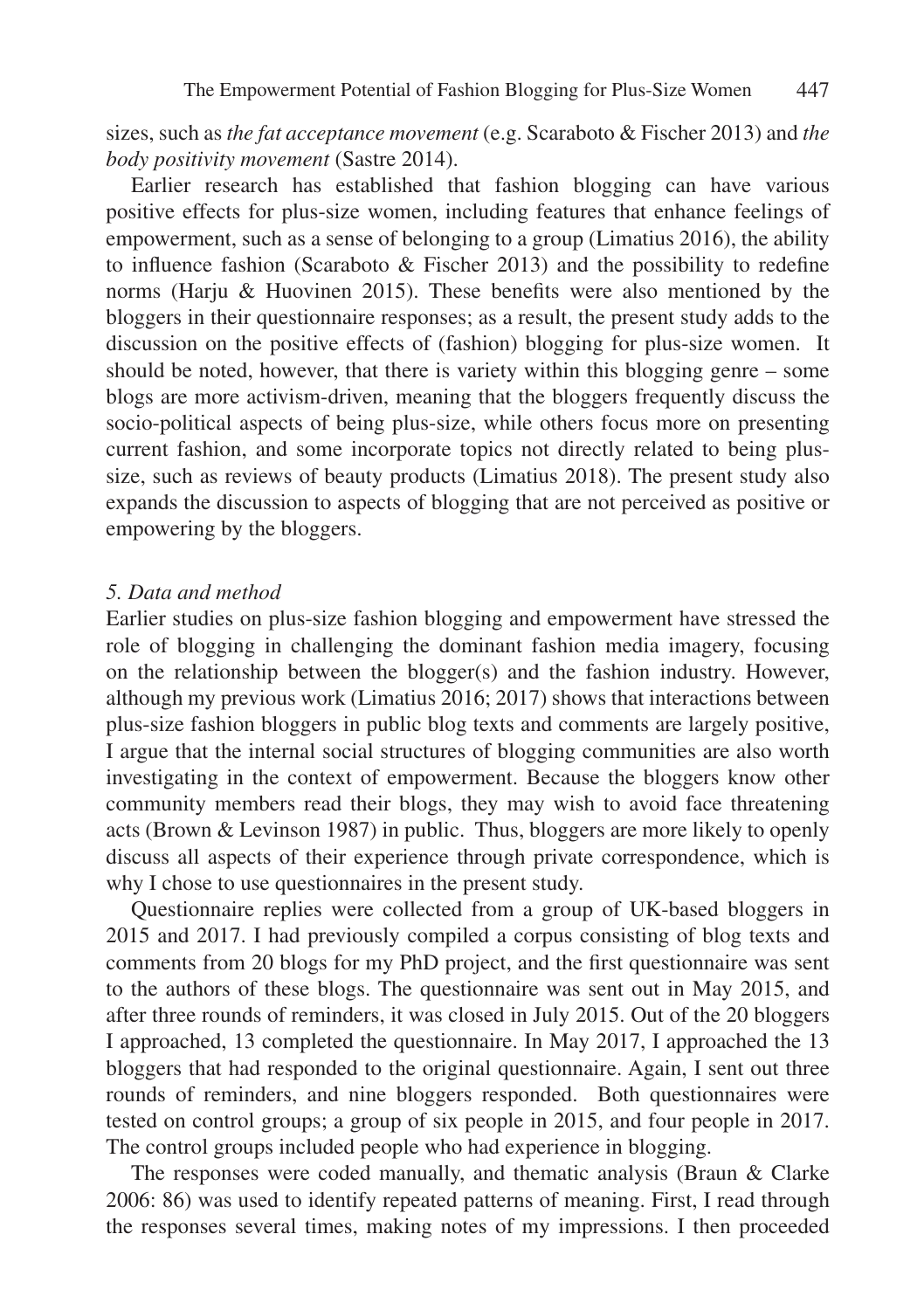to code the responses one question at a time. I grouped the responses of each individual author together, which made it easier for me to connect the responses of a specific blogger into one, cohesive narrative, and to observe possible changes or inconsistencies in this narrative. For each question, I first developed more detailed sub-themes: for example, for a question that dealt with the bloggers' favourite things about blogging, sub-themes such as "freedom to express oneself", "helping others", "achieving a sense of purpose", "free products and perks" and "interacting with similar others" were established. On the second round of coding, these subthemes were grouped into more general themes, such as "creative expression", "self-improvement", "commercial gain" and "community engagement". I also differentiated between negative and positive responses.

Based on my earlier work on blog texts and comments (Limatius 2016; 2017; 2018) as well as each blogger's responses, I determined whether the overall theme of the blog was *(fat) activism-driven*, or *fashion-driven*. Bloggers who frequently discussed topics related to the marginalization of fat women in fashion and/or in society were considered activism-driven, while bloggers whose main focus was displaying creativity and sense of fashion were considered fashion-driven.

It should be noted that since I had been in contact with the bloggers earlier, they were aware of the topic of my PhD research (studying blogs from an online community perspective) at the time of responding to the questionnaires. However, as the first questionnaire was sent out almost six months after my introductory email, and I did not mention my research focus on the questionnaire nor on the cover letter, it is unlikely that knowing my PhD research topic would have had any major influence in the bloggers' responses. I also consciously avoided using the term "community" in the questions. Because I am a blogger myself and have been acquainted with some of the respondents prior to starting my research, my goal has been to remain as open as possible when it comes to my dual role of blogger and researcher.

The original questionnaire had three sections. In the first section, the bloggers were requested to provide background information: their age, how long they had been blogging, whether their current blogs were their first blogs, and whether blogging was a hobby, a part-time occupation or a full-time occupation to them.<sup>2</sup> I also requested the names of their blogs so that I would be able to connect each blogger's responses to blog texts if needed.<sup>3</sup> However, blog names are not mentioned in the analysis. Instead, I have chosen to use pseudonyms for each blogger.

<sup>2</sup> On the first questionnaire, I did not include gender in the background information, as empirical evidence from the blogs (such as pronoun use and referring to oneself as a "woman") indicated that all respondents identified as women. However, it should be noted that one cannot be certain that the identities that are portrayed in the blogs are the respondents' true identities. Moreover, one cannot deduce a person's gender identity to be female simply because they "appear to be" women. To correct this oversight, I included a question on gender identity in the second questionnaire.

<sup>3</sup> Due to length constraints, I decided against analysing blog texts in the present study.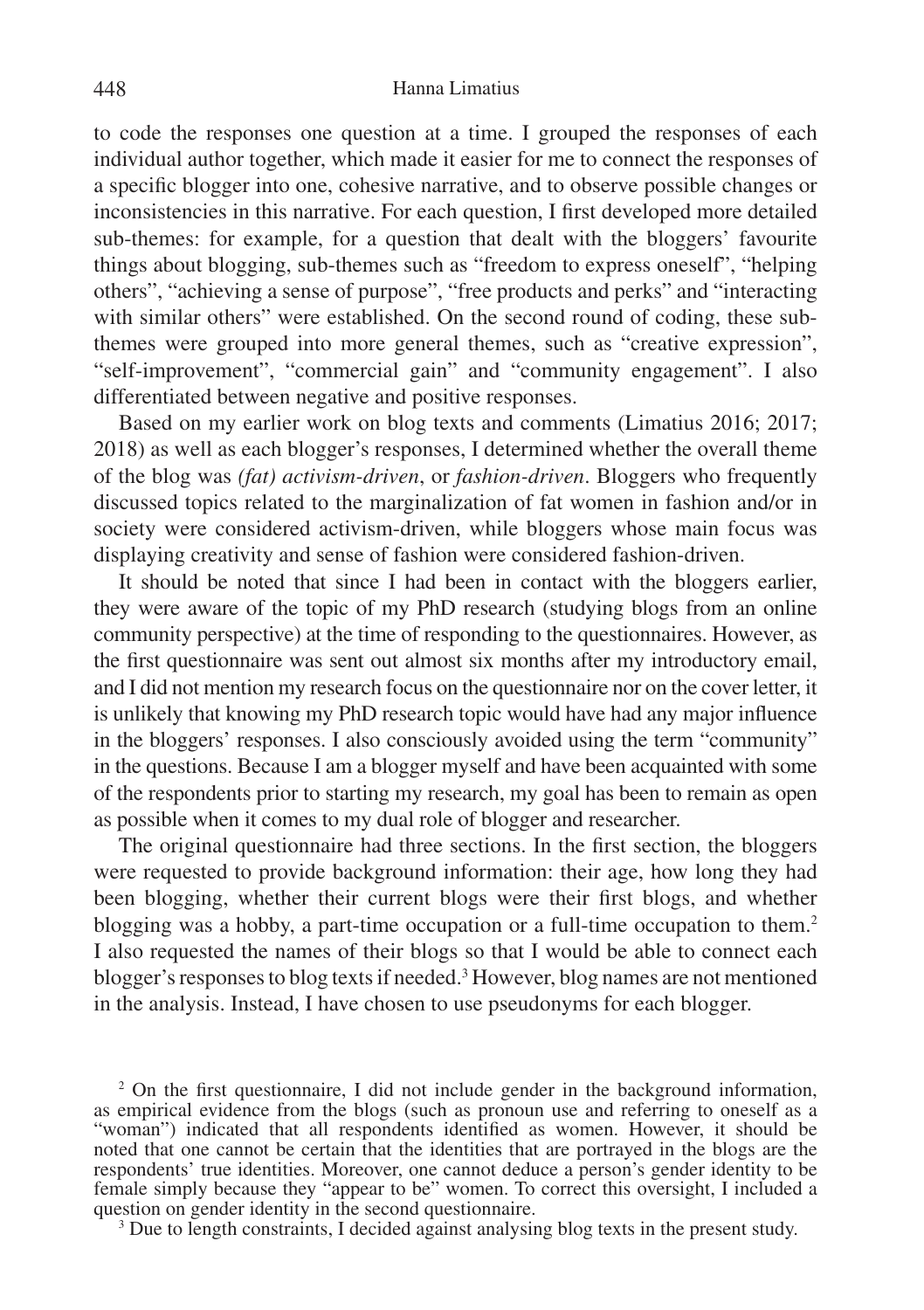The second part of the questionnaire focused on blogging habits. The bloggers were asked what motivated them to start blogging, and what aspects of blogging they considered positive ("best") and negative ("worst"). I also asked about interaction: whether the bloggers commented on other blogs and replied to the comments on their own blogs, and what kind of posts and comments they responded to. Additionally, I asked about linking practices and the role of different social media platforms in interacting with other bloggers. Finally, the bloggers were asked whether they had interacted with other bloggers face-to-face and requested to describe such experiences.

The final part of the 2015 questionnaire focused on life as a plus-size woman and blogging about plus-size style/fashion.<sup>4</sup> The bloggers were asked what made them focus their blogs on plus-size fashion, whether they were more likely to read blogs written by other plus-size women, and who their favourite plus-size bloggers were. I also asked how the bloggers felt about the terms "plus-size" and "fat", and how they would feel about their blogs being described as "plus-size style blogs" or "fatshion blogs".<sup>5</sup> Finally, I asked the bloggers whether they thought plus-size women were portrayed differently in the blogosphere as opposed to the mainstream media. I also requested them to describe the differences they had noticed.

The 2017 questionnaire was more compact, as its main goal was to identify possible changes that had taken place in the community over the two-year period. Once again, I asked for background information in the first part of the questionnaire. The second part of the questionnaire focused on plus-size fashion blogging in 2017. The bloggers were asked to identify what kind of changes (if any) had taken place in the plus-size blogging "scene" and in the plus-size fashion industry. They were also requested to describe their current personal relationship to blogging and whether that had changed. In addition, I asked the bloggers to name what they considered to be the most important and influential social media platforms in 2017. The final part of the 2017 questionnaire focused on terminology, as the relationship between identity construction and in-group terminology is a central research interest in my PhD project, and the use of group-specific vocabulary can be an important shared resource in a community of practice. I asked about the bloggers' thoughts on the following terms: "fat", "plus-size", "chubby", "curvy", "obese", "fatshionista", "fat acceptance" and "body positivity".

<sup>&</sup>lt;sup>4</sup> In the original questionnaire, I used the term "style blog", which was later switched to "fashion blog."

<sup>&</sup>lt;sup>5</sup> I am aware that the verb "feel" is sometimes considered unsuitable for academic research. As I wanted the bloggers to discuss their personal experiences, I consider it suitable in this context.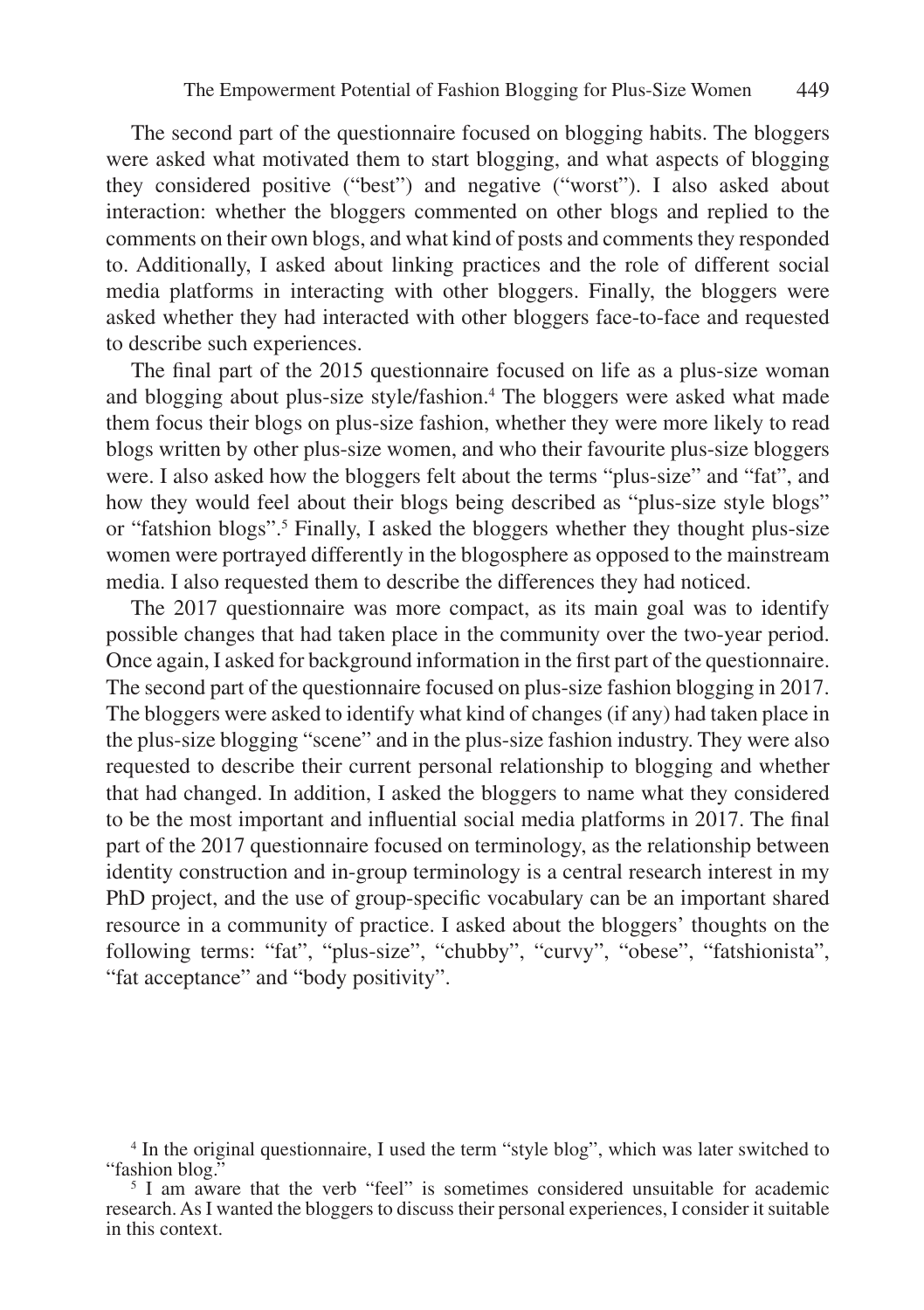## *6. The 2015 questionnaire*

In this section, I analyse the results of the 2015 questionnaire. The analysis will focus on questions that are relevant for the research questions posed in this paper.

## *6.1. Background information*

Thirteen bloggers responded to the first questionnaire. The respondents' age ranged from 20 to 41 with a median age of 32 (in 2015). Four respondents had been blogging for 1-2 years, five had been blogging for 2-3 years and four for more than three years. For seven respondents, their current blog was their first blog, whereas six had authored other blogs before. Seven respondents reported that blogging was a hobby to them, while five people identified blogging as a parttime occupation. One respondent, Jane, described herself as a full-time blogger and freelance social media manager. The respondents' pseudonyms are presented in Table 1 below, where I have classified them based on the overall theme of their blog: fashion-driven vs. (fat) activism-driven. In the analysis, the theme of the blog is represented by the acronyms "FD" and "AD" following the bloggers' names. For example: Tina, who writes an activism-driven blog, will be "Tina\_AD".

## **Table 1.** 2015 respondents

| <b>Fashion-driven blogger</b>                                                       | Activism-driven blogger |
|-------------------------------------------------------------------------------------|-------------------------|
| Jane, Kate, Mel, Liz, Rita, Wendy, Anne Tina, Claire, Emily, Jessica, Bella, Cassie |                         |

## *6.2. Blogging habits and motivations*

The motivations for starting a blog could be agency-enhancing, communitybuilding, or circumstantial. Most respondents (10 out of 13) named reasons related to *creativity*. These bloggers had always enjoyed writing and creative work, and for them, starting a blog was a natural progression. Others stated that they had wanted a platform for expressing their opinions, and a blog seemed like a suitable medium. Mel had a professional background in fashion and wanted to share her expertise online. Tina and Jane had received encouragement from friends and family, and Emily had been a new mother looking for something to occupy her time at home.

Blogging was a social activity from the start. Five bloggers had started a blog after reading other people's blogs, some outright stating they had wanted to become a part of the online community:

1. "I was a reader before I started my own. I loved how empowered these women seemed and wanted to be a part of it." (Bella\_AD)

For Bella, moving from the periphery to the in-group was a strong motivator for taking the first steps into blogging. As a reader of plus-size fashion blogs, she observed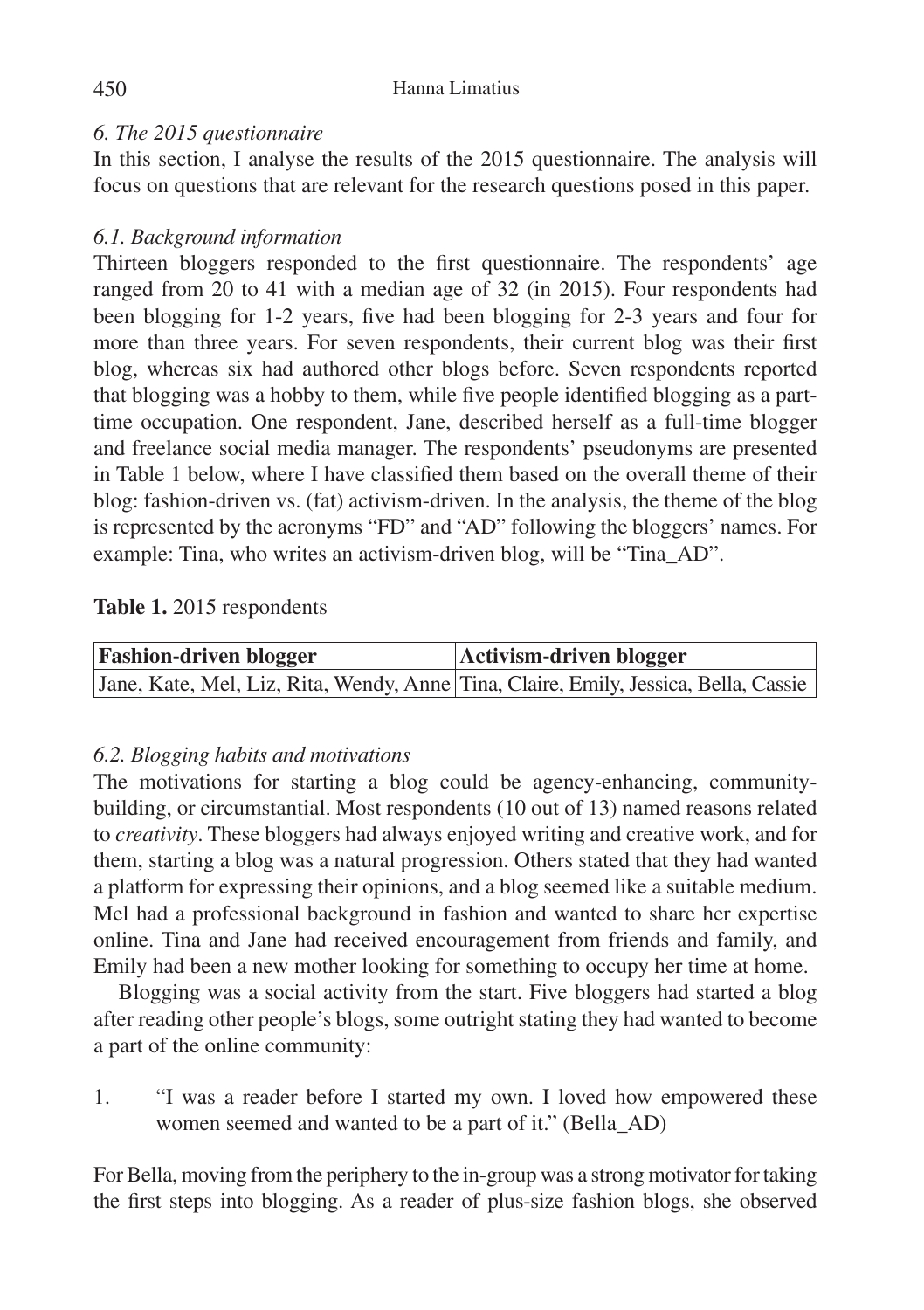features that she interpreted as empowering, and wanted the same experience for herself. This type of reasoning for starting a blog was typical in the data.

The role of social interaction was further emphasized when the bloggers were asked about the "best" aspects of blogging. All 13 respondents mentioned meeting and interacting with others as one of the most positive aspects of blogging. Out of the 13, six bloggers used the word "community" in their responses, and four referred to other bloggers as "friends". For Emily, the fact that she was able to help her readers was the best part of blogging (cf. Wen et al. 2011: 352). Generally, having a connection with readers and receiving feedback and support from them were considered important. Blogging was about the *people*, first and foremost:

2. "The people; I've met so many wonderful people, bloggers and non-bloggers alike, that I never would have met had I not started blogging." (Jessica\_AD)

In her response, Jessica refers to interacting with "non-bloggers" as well as bloggers. In a community of practice, different members have different roles, some becoming (in time) the *core members* of the community, while some remain *peripheral members* (Holmes & Meyerhoff 1999: 174). Jessica's response implies that those who read and comment on blogs could also be considered as part of the community. Authoring one's own blog is not necessarily a requirement for entering the community (Dennen 2014: 350), but it might enable one to become a core member and, as Bella's response in (1) suggests, more empowered.

The commercial aspects of blogging also played a role in terms of motivation. Four bloggers referred to "perks" like free clothes, invitations to events and collaborations with fashion brands. While seemingly materialistic, such commercial features can also be interpreted as agency-enhancing, considering the marginalized position of plus-size women in the fashion industry. Gaining access to new fashions and being able to showcase them on one's blog can be an empowering experience for a person who has previously felt out of place in the field of fashion.

Both social and commercial features of blogging also came up as negative aspects of blogging. Although all respondents regarded interacting with other bloggers and followers as a positive side, some mentioned "jealousy", "negativity" and "drama" among bloggers. Four bloggers named competitiveness as a negative side, and "trolling" was also mentioned. Jane expressed her dislike for people who started to blog "just to get free things from the companies," although she also considered "exciting campaigns such as events" and "being sent to weekends away" as positive sides of blogging. A blogger was entitled to enjoy their commercial success, as long as it was not their *main* motivation.

Wendy's replies were especially thought-provoking, as she simply named "other bloggers" as the worst aspect of blogging, without further elaboration. However, she also named "the community" as the best aspect, again with no explanation. It could be that when referring to "the community", Wendy means a specific group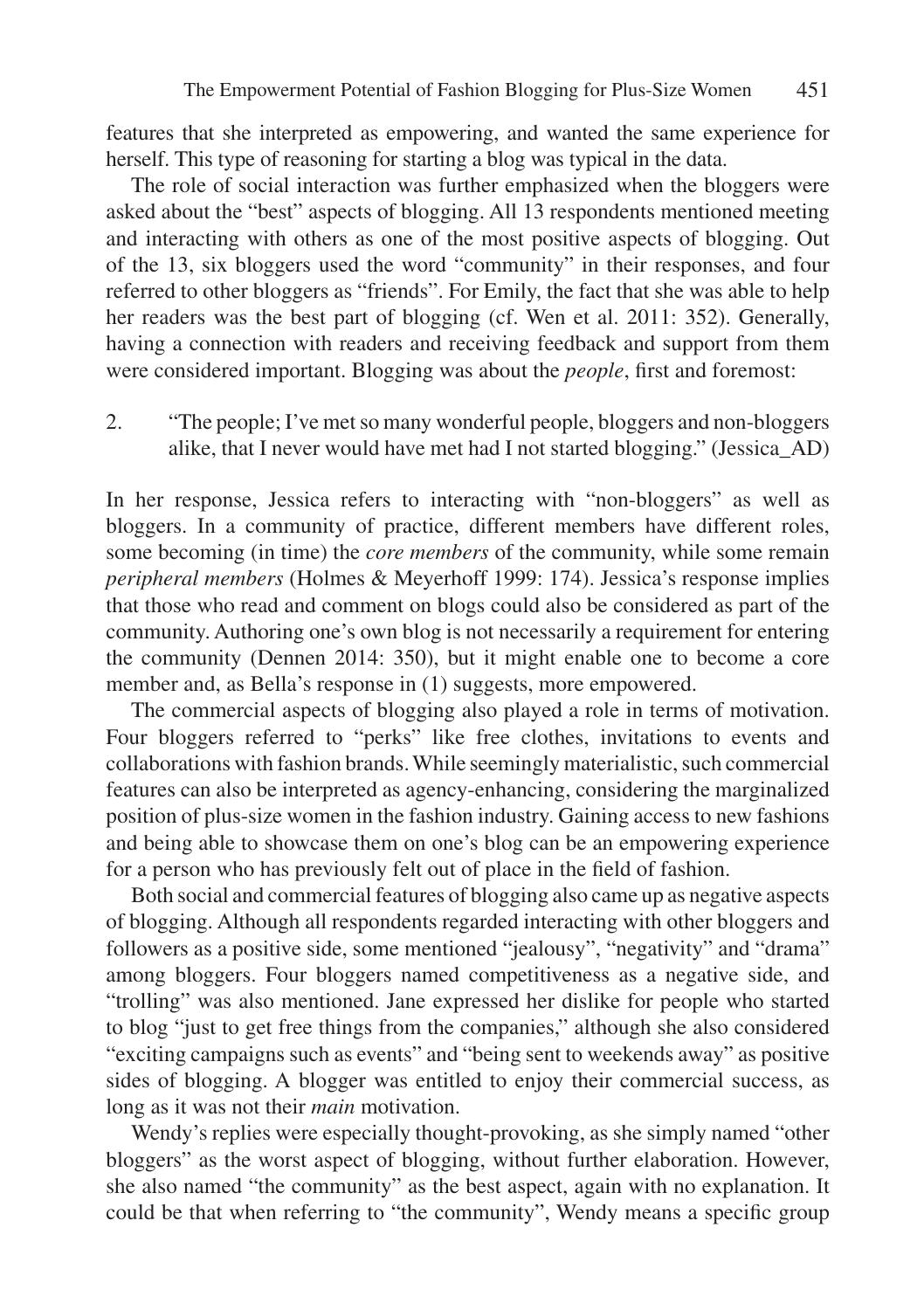of people (e.g. the plus-size fashion bloggers, people who follow her blog), and by "other bloggers", she means bloggers who are not part of what *she* considers as "the community" (cf. Dennen 2014: 351). Another interpretation of Wendy's responses is that interacting with fellow bloggers is both the best *and* the worst thing about blogging.

Wendy's responses also stood out because of their bluntness. Most responses that mentioned interaction with other bloggers as a negative side were carefully worded and contained hedging – for example, according to Emily, interaction with other bloggers "can be hard sometimes:"

3. "It's very rare but I do get targeted online by bullies and perverts. Also maintaining relationships with fellow bloggers can be hard sometimes." (Emily\_AD)

Similar face-saving techniques were present in a previous study on blog texts and comments (Limatius 2016), which implies that maintaining a certain degree of politeness towards other bloggers is an established norm within the group.

While Jessica considered new relationships with both bloggers and non-bloggers as positive, Claire drew a boundary between the two groups:

4. "…Even the people who are plus size too, non bloggers, seem to sometimes hate those with confidence as I see many horrible comments from people on FB pages like SimplyBe and Yours<sup>6</sup> when bloggers pictures are shown." (Claire\_AD)

Such *boundary management* or *policing of membership* is also a common practice in other online communities, such as the "Pro-Ana" community (Yeshua-Katz 2015). However, once again Claire "softens the blow" towards other plus-size women by hedging – they "seem to sometimes" hate those with confidence – and justifies her opinion by presenting evidence: "as I see many horrible comments from people".

Four respondents mentioned time management and stress as negative aspects of blogging – for example, Bella said that blogging "can seem like a second job". Although the bloggers enjoyed the creative freedom and social interaction facilitated by blogging, they acknowledged that these positive effects came with the price of having to put a lot of time and effort into their blogs. It seems likely that if blogging starts to feel like a "second job", or the blogger feels constantly pressured to provide new content, the empowering effects of blogging also suffer.

As a means of maintaining in-group relations, eight bloggers commented on other people's blogs "sometimes", while five commented "often." The respondents were

<sup>6</sup> Two well-known plus-size clothing brands, Simply Be and Yours Clothing.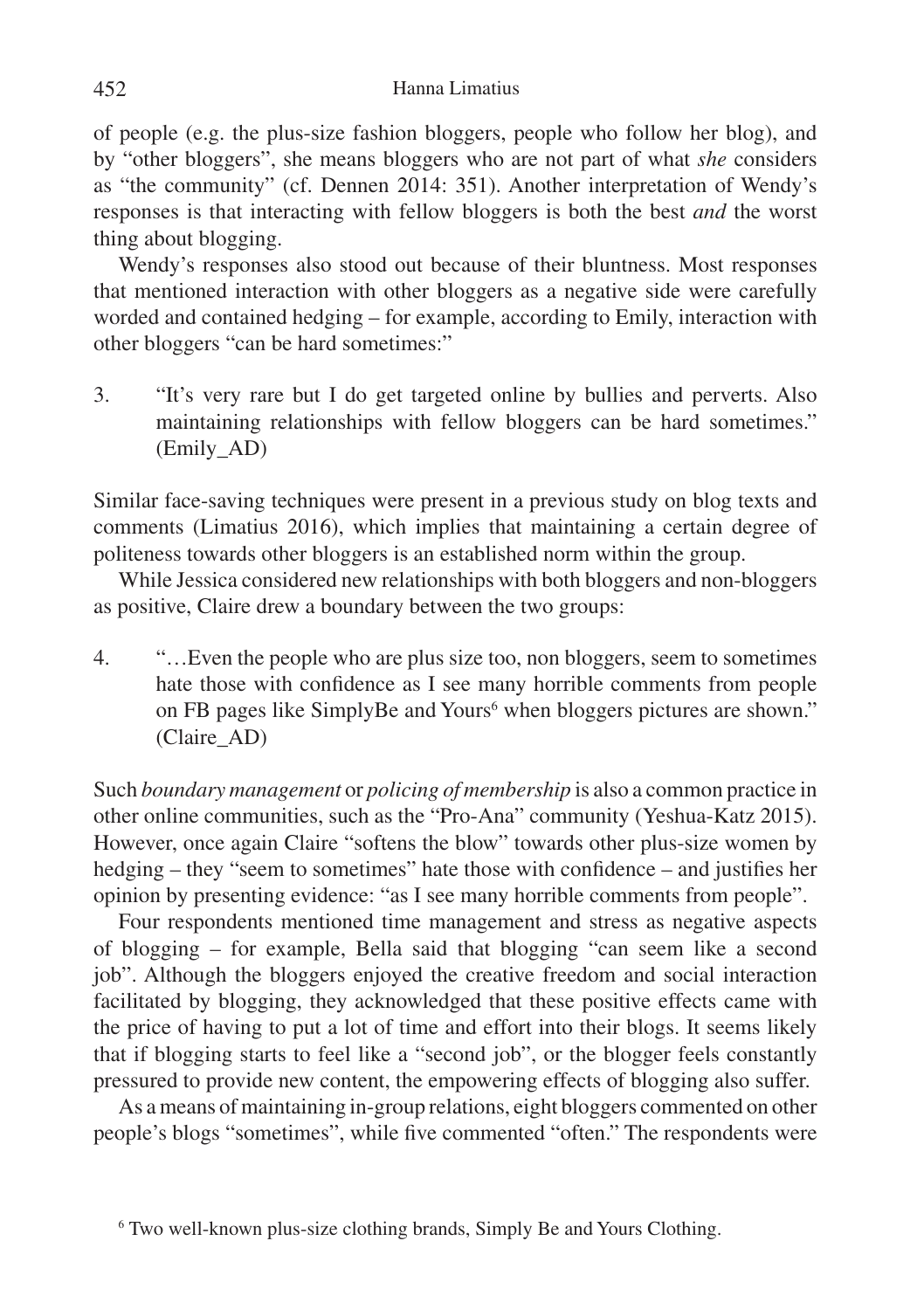likely to comment on posts they found interesting or informative, including product reviews, lifestyle/opinion posts and personal stories. Five bloggers commented on outfit posts if they found the author's fashion sense relatable. Wendy participated in "comment swaps" (bloggers agree to comment on each other's posts, thus sharing resources and promoting each other), while Cassie stated she was more likely to comment if she had a personal relationship with the blogger. Only one blogger said she almost always commented, regardless of topic:

5. "Most that I read to be honest even if it isn't a topic I would write about because I appreciate how much hard work goes into blogging and how much of a lift it is when you do get comments and appreciation." (Anne\_FD)

Anne wants to show solidarity towards other bloggers, as she knows from personal experience how encouraging comments can be. Previous studies on plus-size fashion blogging have also highlighted such practices of expressing support and solidarity towards others (Limatius 2016; Gurrieri & Cherrier 2013). However, some bloggers admitted that although they read blogs, they rarely took the time to comment. The bloggers were more likely to respond to the comments on their own blogs than to comment on other people's blogs.

In general, responding to comments was considered important, but three bloggers mentioned that they had deleted insulting or harassing comments from their blogs. As most bloggers moderate the comments that are posted on their blog, negative interactions do not necessarily show up on the blog itself, which might explain why previous studies of blog data paint such a positive picture of the blogging community.

Linking, which Myers (2010: 31) refers to as the "currency" of the blogosphere, is also an important community-building practice between bloggers – by linking to another blog, you show your support to the blogger by recommending their content to your own followers. All respondents linked to other blogs when mentioning them in their blog posts, and six had a blogroll (a hyperlinked list of their favourite blogs in the sidebar of the blog). The respondents also utilized various social media platforms like Twitter, Facebook and Instagram to interact with fellow bloggers – Dennen (2014: 353) refers to this type of interaction as *backchannel engagement*.

All respondents had met other bloggers offline, 12 out of 13 both in their spare time and at blogging-specific events. When asked about their experiences of meeting other bloggers, 12 bloggers described them as positive. However, there was a fair amount of variation in the responses. While others used markedly positive descriptors like "amazing", "empowering", and "life-changing", some bloggers admitted there was also tension:

6. "Wonderful! The first time I met the people I'd been talking to online for months**,** it was a life changing experience. I finally felt like a part of a community. I felt like I belonged, and I'd never had that before." (Tina\_AD)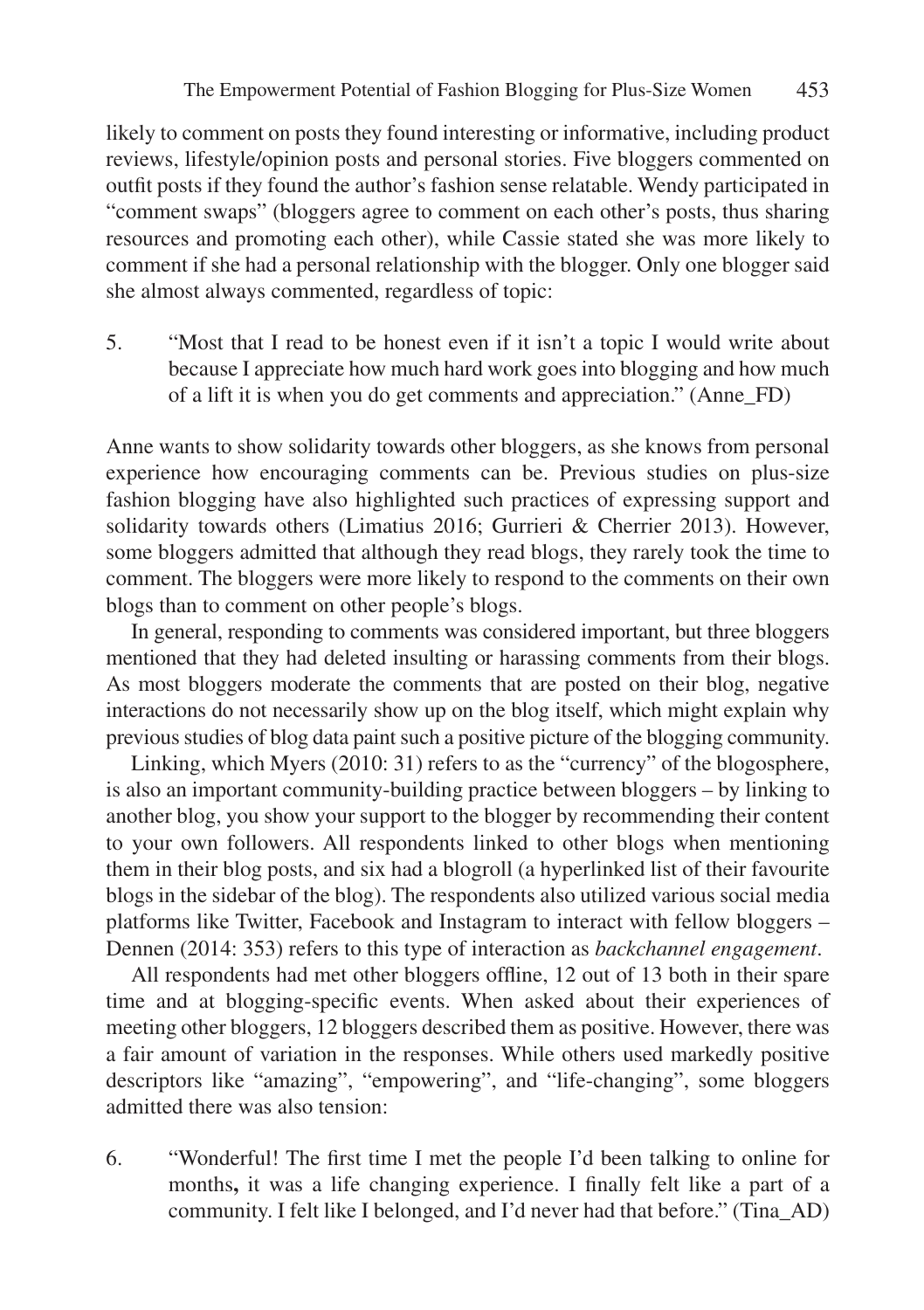7. "It's usually positive; fun and enjoyable. On the odd occasion there'll be someone that I don't particularly like, but it doesn't often happen and when it does I just try to interact with them as little as possible" (Jessica\_AD)

Although both Tina and Jessica give a positive account of meeting other bloggers, their responses construct different discourses. Tina's response is extremely positive; for her, interacting with other bloggers has had considerably empowering effects. She describes these meetings as a turning point in her personal narrative and stresses a sense of belonging. Jessica, on the other hand, is more reserved. She describes meetings with other bloggers with positive adjectives – "fun", "enjoyable" – but she also admits that she does not like everyone she meets. Hedging and qualifiers are used to lessen the impact of her statement ("usually", "on the odd occasion", "it doesn't happen often").

Three bloggers mentioned that meeting other bloggers offline could also be a source of anxiety (cf. Limatius 2016). Liz and Kate described the meetings as initially "intimidating" or "nerve-wracking", but ultimately rewarding. Anne compared her experience to "starting at an all-girls school", but said she might become more relaxed "with time":

8. "It was like starting at an all girls [sic] school on the first day. I felt awkward as hell and like I couldn't really relax but I guess this goes with time." (Anne\_FD)

Interestingly, Anne had only met other bloggers at blogging-related events, whereas the other 12 had also participated in less formal gatherings. It could be that the informal meetings increased the sense of empowerment more than meetings that were organized around blogging, as the latter likely had a more competitive atmosphere. For example, at an event organized for bloggers by a fashion brand, the bloggers would potentially compete for collaboration opportunities with the brand. From a community of practice point of view, informal meetings can also add to the shared resources of the group in different ways; they can result in new stories and inside jokes that enter the shared repertoire of the community (cf. Wenger 1998: 130–131; Holmes & Meyerhoff 1999: 176).

## *6.3. Blogging and being plus-size*

When asked why they decided to focus their blogs on plus-size fashion, the respondents' replies were similar to their reasons for starting blogging in general. Five bloggers had wanted to share their sense of fashion and to inspire others. Agency-enhancing reasons such as gaining self-confidence, accepting oneself and developing one's personal style were also mentioned. For many respondents, having "always" been plus-size and interested in fashion, it was natural that their blogger identity also developed around these themes.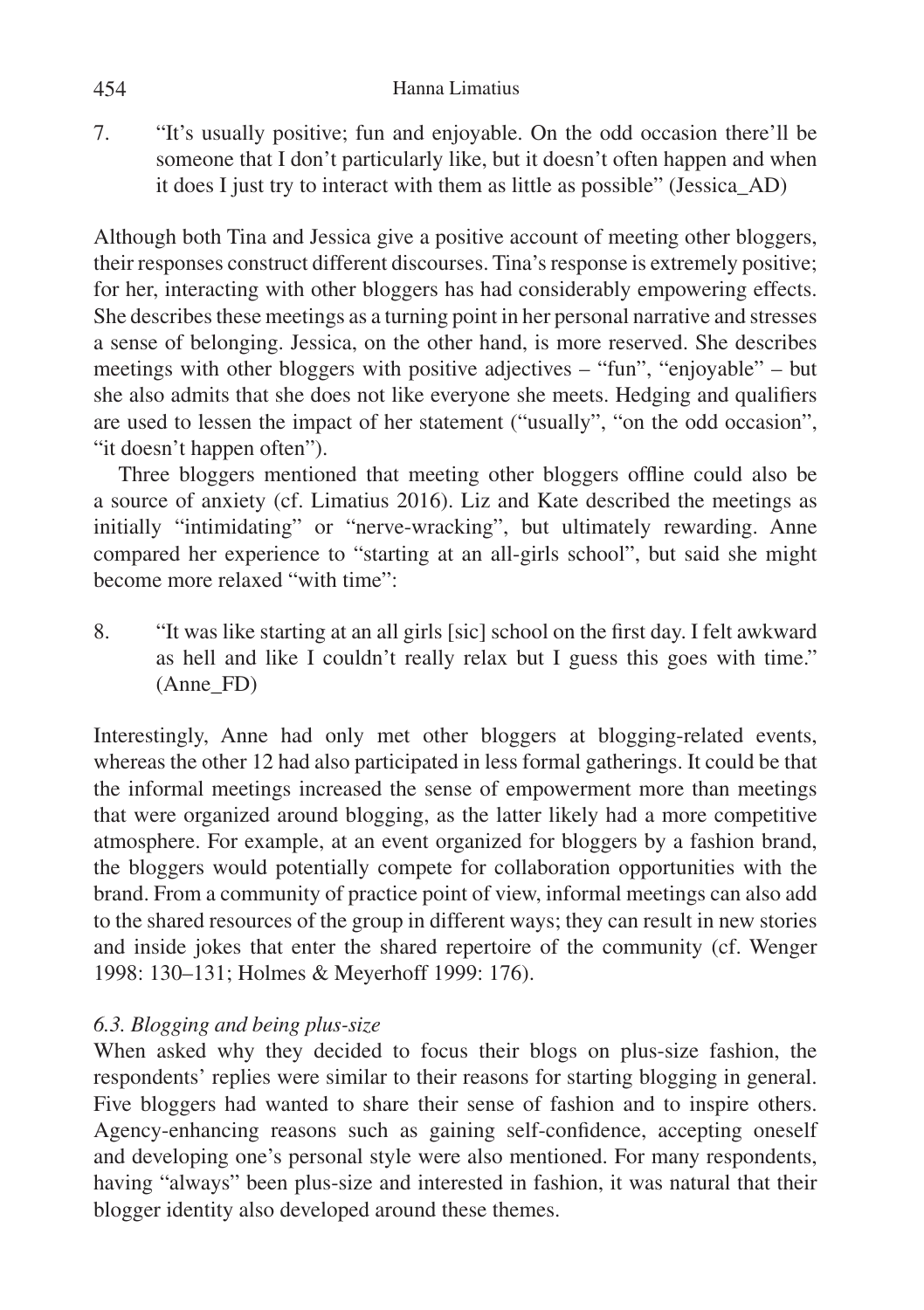As for the in-group terminology of plus-size fashion bloggers, the respondents considered "plus-size" as mostly positive. It was described as useful when shopping and searching for new blogs to read, although Bella mentioned that it "means something different to everyone", and Emily only found the term acceptable "until a suitable alternative is found". The term was characterized as inoffensive and practical, although somewhat difficult to define.

For the most part, the bloggers also embraced the word "fat". Ten out of 13 bloggers considered it a neutral, even positive, descriptor; a finding that is in line with previous research on plus-size fashion bloggers *reclaiming* "fat" (Gurrieri & Cherrier 2013; Harju & Huovinen 2015). Several bloggers stressed the fact that once removed from its derogative connotations, "fat" is merely an adjective. To highlight this interpretation, the respondents compared it to words like "short", "tall", "brunette" and "freckled". However, they also acknowledged the stigma connected to the term:

9. "Ok, when used in context. I have an issue with people using it as an insult." (Liz\_FD)

For Liz, the meaning of the word changes with the context. This could mean, for example, that only the in-group are "permitted" to use the word in specific contexts (cf. Limatius 2017). Several bloggers expressed a temporal change in their attitude towards the term – for example, Cassie had previously disliked the word, but was currently "good with it".

Eleven respondents identified "plus-size style blog" as an accurate description of their blog, while two respondents felt that although they had no problem with people describing their blog as such, it was not completely accurate, as they blogged about other topics as well. Most bloggers also accepted the label "fatshion blog" (cf. Gurrieri & Cherrier 2013; Harju & Huovinen 2015; Scaraboto & Fischer 2013) although Kate found the term "a little twee", and Jessica said she did not use that term herself and did not see it being used by other people often, either. The word "fatshion" was framed as an in-group term. Tina mentioned "fatshion" hashtags as a "way for fat women to find other fat women" on social media, while Bella described it as "lingo":

10. "I think being a blogger and knowing the lingo means I know that these phrases aren't meant in a negative way, they are a way of identifying like minding [sic] people." (Bella\_AD)

Being a part of the community and knowing the shared lingo – for example, learning the different nuances between the empowering, reclaimed use of "fat" and its derogatory uses – appear to be linked. The importance of shared terminology, and the way these terms can be used to find similar others in the blogosphere, is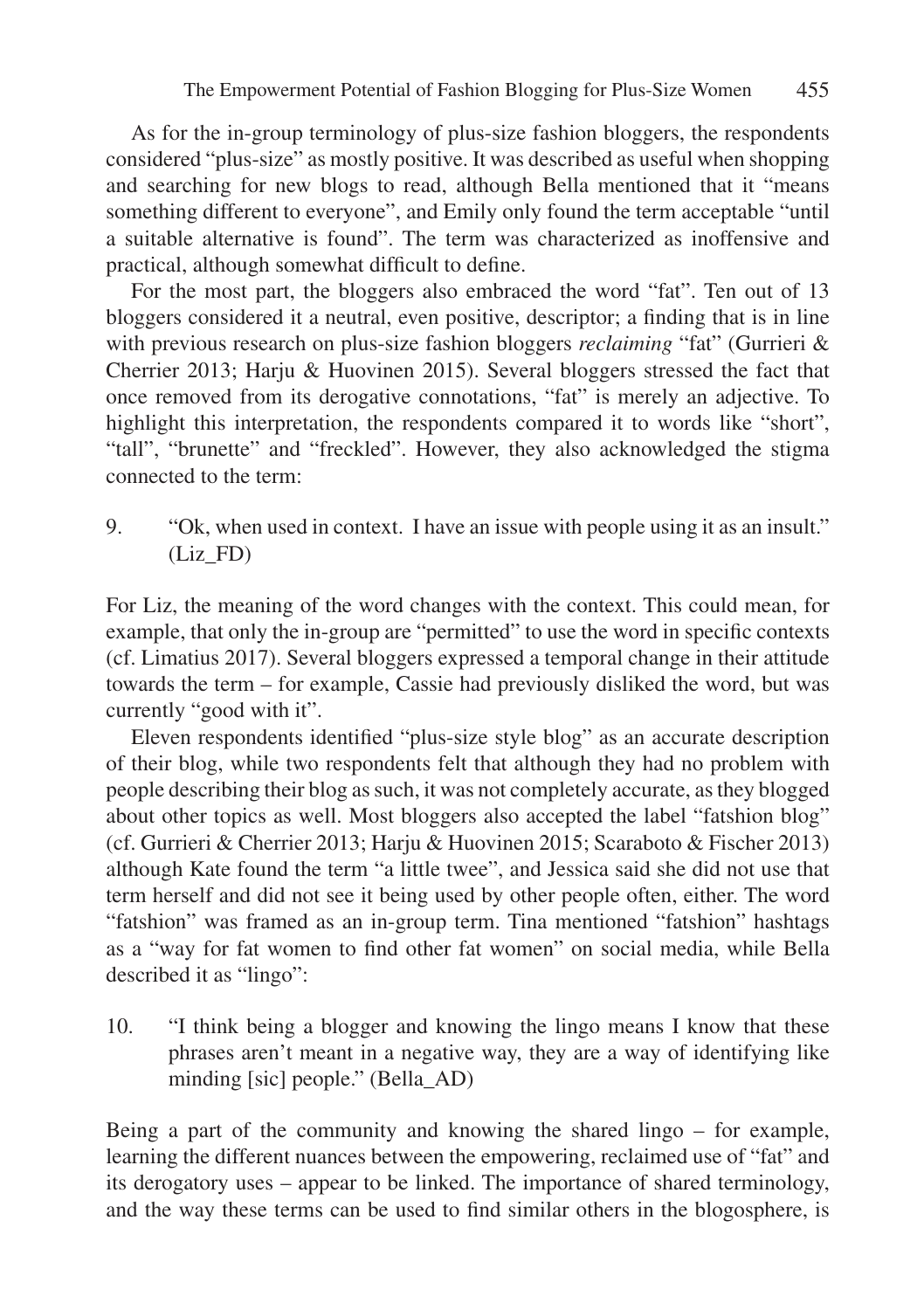highlighted further by the fact that most bloggers were more likely to read fashion blogs authored by other plus-size women. Only Jane and Mel (both fashion-driven bloggers) said they did not have a preference between plus-size and straight-size fashion blogs:

11. "I WILL read plus size fashion blogs for outfit inspiration, but I'll read anyone's blog. Their size does not matter to me." (Jane\_FD)

For the remaining 11 respondents, however, plus-size fashion blogs were the primary source of fashion inspiration. The most common reason for preferring blogs written by other plus-size women was being able to relate to the author, as well as being able to envision what the clothes would look like on the respondents themselves. Other reasons included community-building factors, like maintaining personal relationships within the blogging community, the desire to help other plus-size women, and finding "kindred spirits". Although the respondents were generally careful not to discriminate against straight-size women in their responses, Tina stated that she simply "did not care" about thin women's fashion, and justified only supporting plus-size bloggers with her past (negative) experiences in the field of fashion:

12. "…I've been shut out of fashion for so long I really don't care what thin women are wearing. I want to see what other plus size people are wearing and draw inspiration from them." (Tina\_AD)

For the final question of the 2015 questionnaire, the respondents were asked whether they thought plus-size women were portrayed differently in the blogosphere than in the mainstream media. Eleven respondents considered the portrayal of plus-size women to be more positive in the blogosphere. Wendy said she did not know how plus-size women were portrayed in the mainstream media, as she actively avoided any mainstream media content where plus-size people were represented, saying she had "no interest in seeing it, good or bad". Kate's response was ambiguous; her wording made it unclear whether she was talking about the blogosphere or the mainstream media.

The bloggers considered the representation in the blogosphere to be more positive because blogs enabled them to have agency – to truly represent themselves:

- 13. "Yes it's a lot more positive in the blogosphere and if there is any negativity we flush it out immediately and tell people that body shaming is wrong. Mainstream media just sees fat people as evil and bad for the world which is ridiculous." (Jane\_FD)
- 14. "Yes, we're portrayed as being sexy, with agency, not women under the grip of the 'obesity epidemic'. We are portrayed, no, we portray OURSELVES as stylish women who want just the same things from fashion as slim women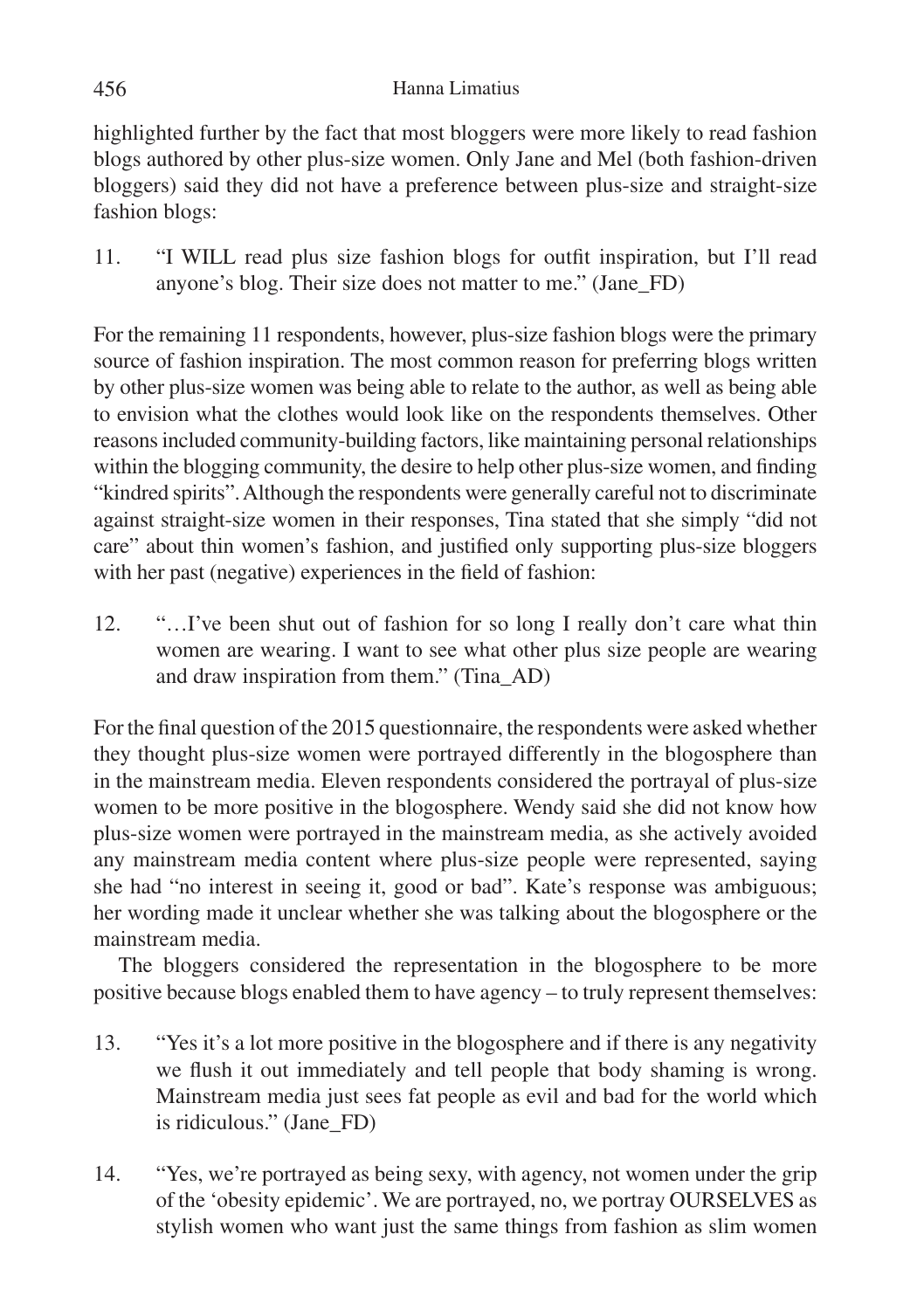do. Women in the mainstream media are problems to be fixed, someone to use as a foil to make yourself feel better. Fuck that. Women in plus size blogging are strong, as varied in style and personality as we want to be, interesting, of worth." (Tina\_AD)

Both Jane and Tina use the inclusive pronoun "we" when referring to the plussize fashion blogosphere, as well as describing how plus-size women can affect their representation ("if there's negativity *we* flush it out immediately", "*we* portray ourselves"). Tina also uses capitalization ("OURSELVES") and colourful language ("Fuck that") to highlight her point. In the blogosphere, plus-size women are empowered subjects, whereas in the mainstream media they are "evil", "bad for the world", "problems to be fixed", or "under the grip of the obesity epidemic". Both bloggers also construct the average consumer of mainstream media as an "other" who "sees the tiniest bit of fat as bad" and uses women "as a foil to make [themselves] feel better". Again, a boundary is drawn between "us" (plus-size bloggers/activists) and "them" (the mainstream media, its presumed consumers).

## *7. The 2017 questionnaire*

In this section, I discuss the findings of the 2017 questionnaire. Out of the original 13 respondents, nine responded to the second questionnaire. The age of the respondents ranged from 22 to 43 with a median age of 34 (in 2017). All respondents identified as women. The respondents are listed in Table 2 below. The same pseudonyms are used for both questionnaires.

|  |  |  | Table 2. 2017 respondents |
|--|--|--|---------------------------|
|--|--|--|---------------------------|

| <b>Fashion-driven blogger</b> | Activism-driven blogger      |
|-------------------------------|------------------------------|
| Jane, Kate, Mel, Wendy, Anne  | Tina, Claire, Jessica, Bella |

### *7.1. Changes in plus-size fashion blogging*

All respondents agreed that the plus-size fashion blogging "scene" had changed during the past two years, but there was variation in the bloggers' attitudes towards these changes. Seven respondents identified the changes as mostly negative, while two respondents saw them as positive. Indeed, the different perspectives presented in the bloggers' responses themselves display the divisions within the community. One overarching theme that could be distinguished from the responses was a move from opinion-based, activism-driven blogging to commercialized blogging: blogging that offers a source of income to the author and engages them in processes of self-branding (van Nuenen & Varis 2017: 129). This, according to six out of nine respondents, had resulted in increased competitiveness between bloggers, which had negative effects for the sense of community.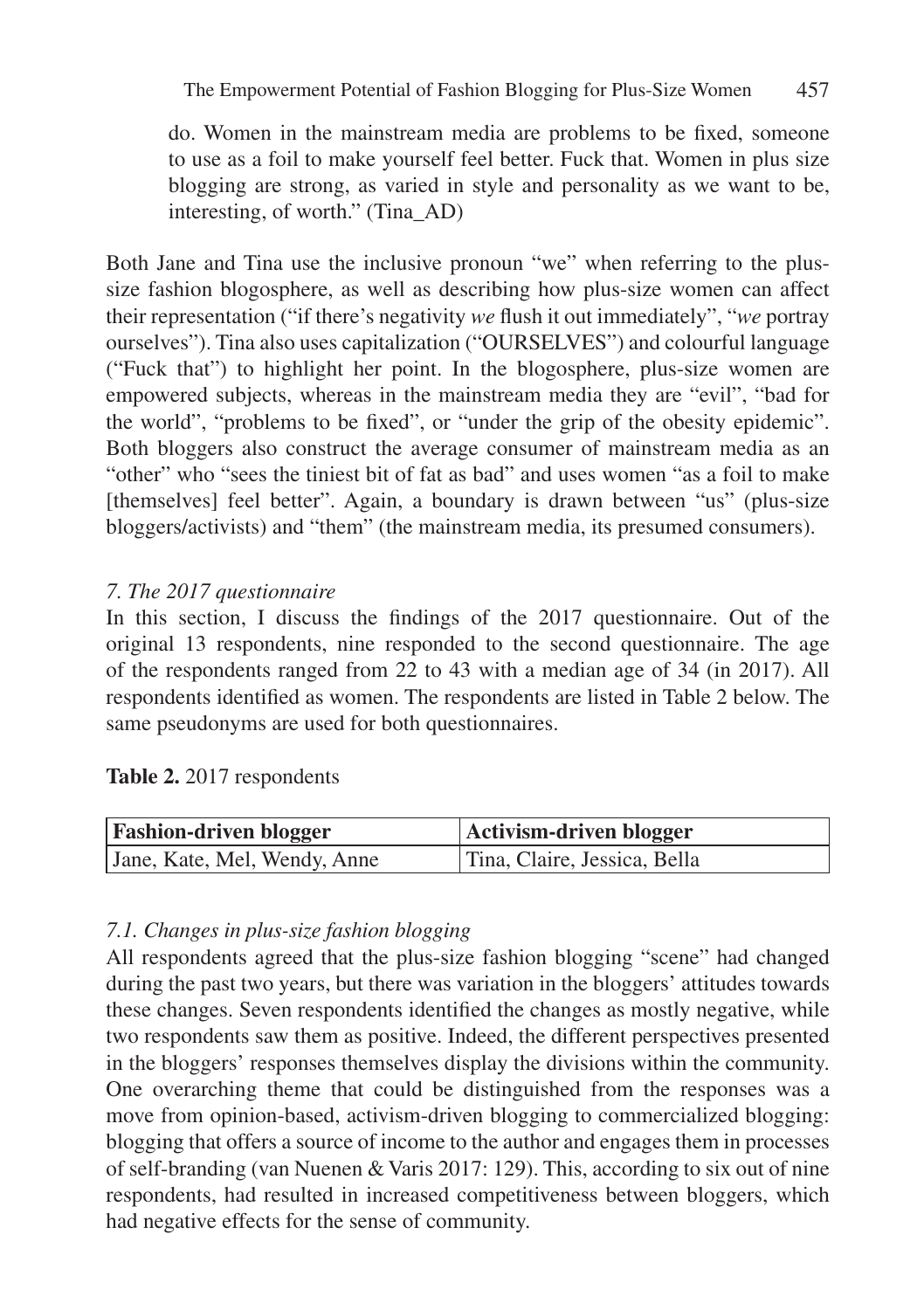Some bloggers worried that activism was no longer the focus of the plus-size fashion blogosphere. Modern blogging was "norm-centric" and "all about numbers".

15. "It's turned into more of a career for some rather than to help other plus size women feel good in their bodies. It feels to me like it has become slightly selfish and cynical. Making a career is of course no bad thing, but it leaves those of us who do care about women left out in the wilderness." (Tina\_AD)

While Tina does not condemn the commercial aspects of blogging completely (blogging is a source of income to her as well), she does position commercialized blogging against blogging to "help other plus-size women feel good in their bodies". It is clear which type of blogging she identifies with: "those of us who do care about women." The emphatic "do" implies that those who focus on commercial blogging do not, in fact, care about women.

Two respondents in the data – Jane and Mel, both fashion-driven bloggers – considered the changes in the blogosphere as positive, even empowering. From their perspective, the increase in both the number of plus-size fashion bloggers in general and in the commercial opportunities offered to bloggers boosted the confidence of plus-size women:

16. "[It's] incredibly saturated and competitive but people are also a lot friendlier on sharing advice now. Companies are using bloggers more and more for campaigns, to promote new things, and even in adverts on the TV. Bloggers are taking over!" (Jane\_FD)

Jane acknowledges the fact that blogging is more competitive now, but she also reports an increase both in the sense of community (bloggers are "friendlier") and in the sense of agency (bloggers are "taking over"). However, in contrast to her 2015 response (13), she no longer uses an inclusive pronoun when she talks about the blogging community – *we* are not "taking over", *bloggers* are.

All respondents agreed that the plus-size fashion industry had changed. These changes are linked to the changes in the blogosphere; as more brands branch out into plus-size fashion, more commercial opportunities for bloggers arise. However, once again there was variation in how individual bloggers viewed the changes. Six out of nine bloggers stated that although there were more fashion options for plus-size women now, many new brands and collections had major flaws. The most common issue was the size range (fewer options in larger sizes). The quality and style of the clothing were also criticized, along with the lack of brick and mortar stores.

Eight out of nine bloggers said their personal relationship to blogging had also changed. For some, the blog's content had changed, the author's focus shifting from plus-size fashion to other topics, such as lifestyle/opinion-based blogs. There were also changes in attitudes towards blogging, which manifested as the bloggers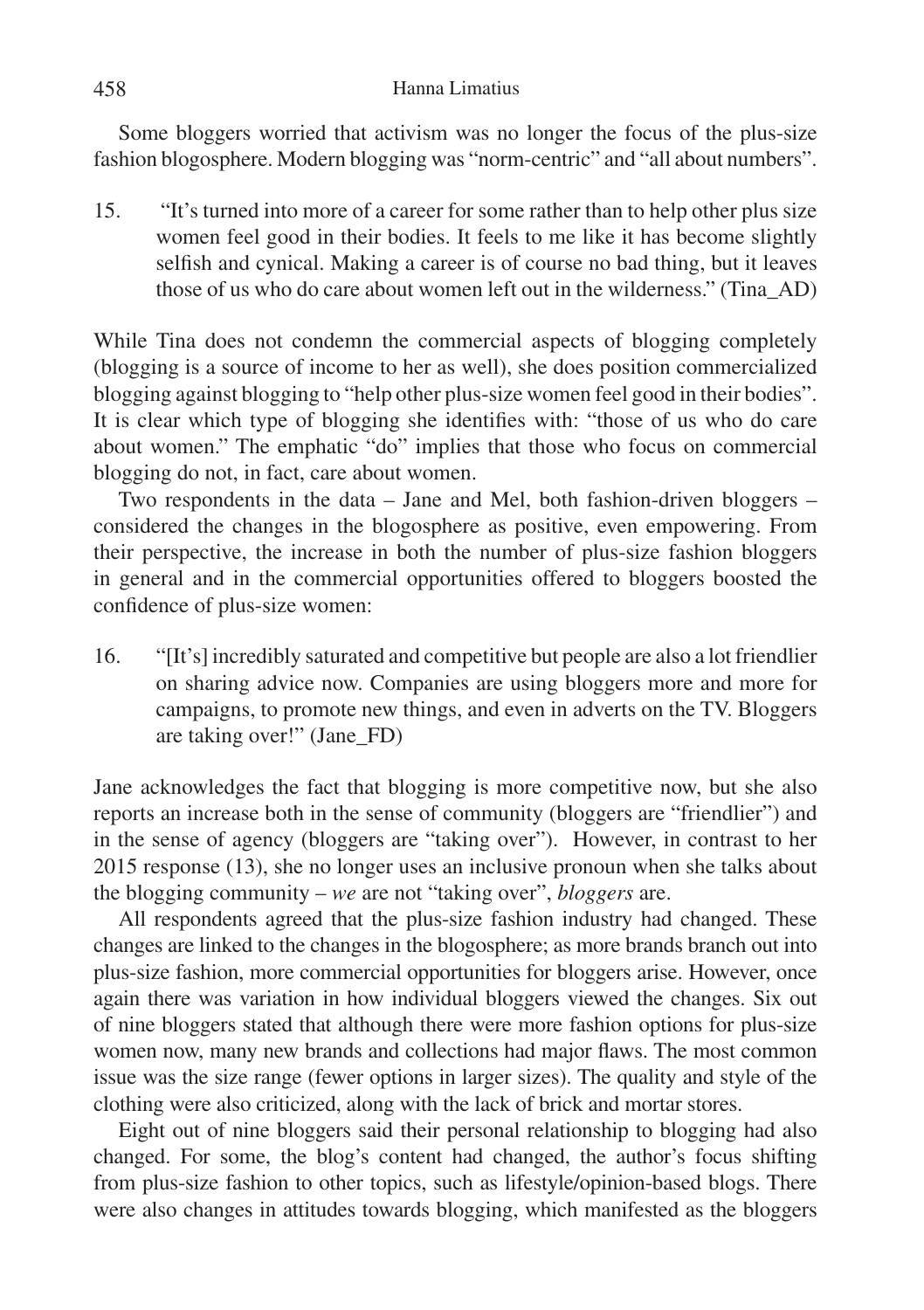distancing themselves from the blogging community. Some did not experience the same sense of community as they had before, while some lacked interest in blogging in general. Jane and Bella had moved from blogging to other mediums of online interaction (running an online magazine and focusing on microblogging such as Instagram, respectively). Three bloggers admitted that their relationship to blogging was tumultuous, and Tina and Mel specifically mentioned that the competitiveness within the blogosphere had affected them. As Stavrositu and Sundar (2012: 382) point out, people who are "at odds with themselves" can benefit from blogging by receiving external validation. When bloggers are constantly competing for the same opportunities, some are inevitably left without this feeling of validation. Although Mel was one of the bloggers who saw the commercialization of blogging as a generally positive phenomenon, she had trouble with her personal relationship to blogging:

17. "My personal relationship is one that goes up and down. It's suddenly become competitive and bitchy. You see the same people used time and time again and sadly it seems to be a small corner of the pick that are achieving things" (Mel\_FD)

The fact that some bloggers had distanced themselves from the plus-size fashion blogging community was also reflected in what they considered to be the most important and influential social media platforms in 2017. Instagram was clearly the most influential, as all nine bloggers mentioned it in their responses, although Mel speculated that Instagram's popularity was declining. YouTube and Twitter were both mentioned four times, while blogs were only mentioned twice.

### *7.2. In-group terminology in 2017*

There were no major changes in how the respondents viewed the terms "fat" and "plus-size" between 2015 and 2017. While Bella mentioned that "fat" was "normally used negatively", the eight other bloggers stated that they viewed the word merely as a descriptor and did not consider it an insult. Three respondents identified "fat" as something positive, saying that they personally liked the word or found it empowering. As for "plus-size", most respondents connected the word with fashion and, like in the 2015 questionnaire, found it useful when looking for clothes to buy or blogs to read. Anne provided a more specific definition for the term ("larger than a [UK] size 14"), while Claire and Kate regarded it as a "supposedly nicer", more politically correct way of saying "fat."

There was more variation in the interpretations of other terms. "Chubby" was either connected to cuteness (babies and animals, being cuddly), being a "smaller fat" (an "inbetweenie"; a person who is not truly plus-size but "on the cusp") or, like "plus-size", attempting to be polite about describing someone as "fat". None of the respondents personally identified as "chubby". Kate particularly disliked the term, associating it with fetishism. Reactions to "curvy" were even more mixed,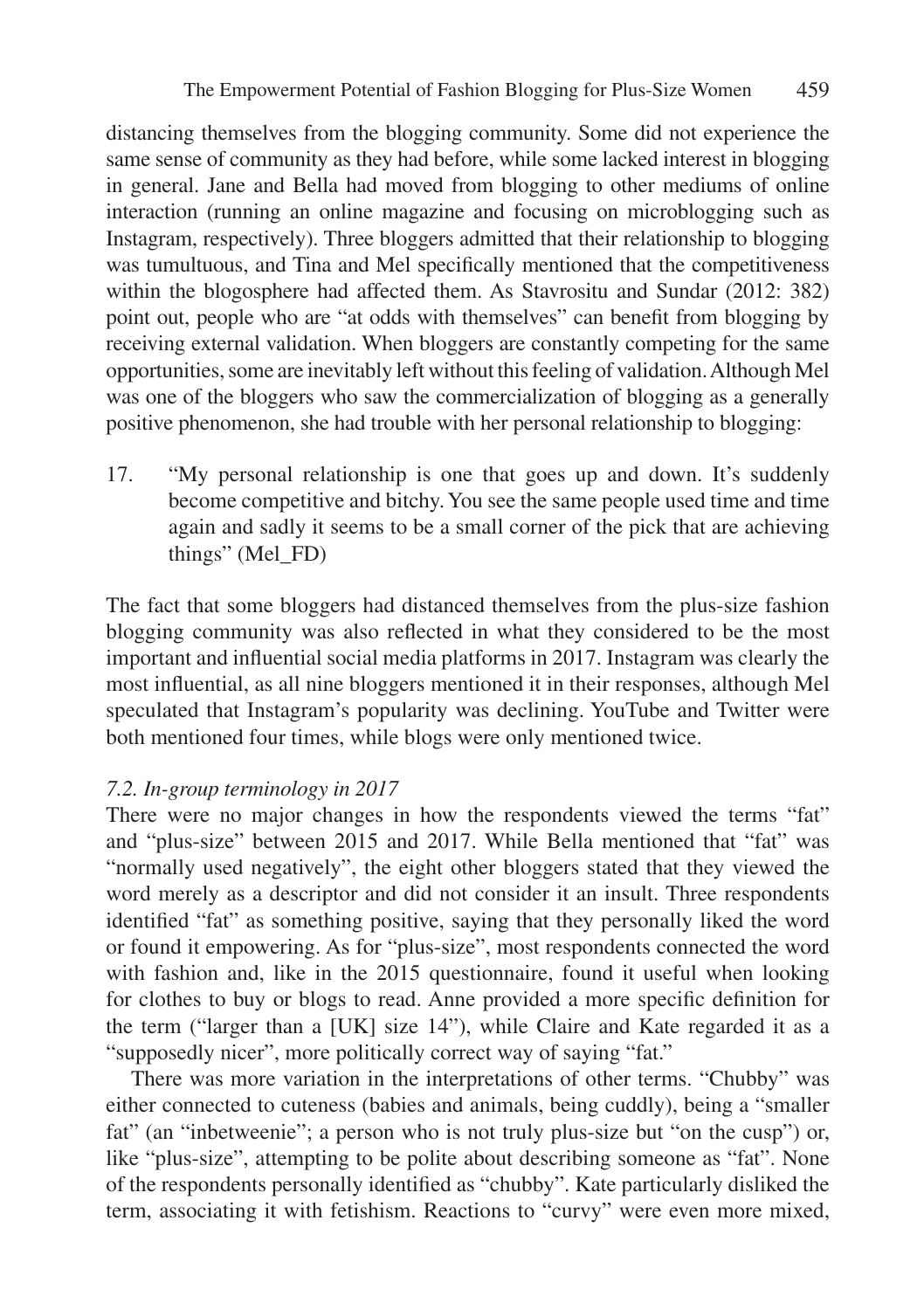with six bloggers regarding the term as problematic. "Curvy" was connected to a socially acceptable type of fatness; something that had been "co-opted by brands" to reach out to specific customers (i.e. smaller plus-size women with hourglass shaped, voluptuous bodies; Harju & Huovinen 2015: 1616). Jessica and Claire openly stated their dislike for the term – Claire even accused fellow plus-size women of "deluding" themselves if they identified as "curvy":

18. "You are deluding yourself if you call yourself curvy instead of fat. Fat is not an insult!" (Claire\_AD)

Claire sees "curvy" as harmful "sugar-coating" of fatness (Limatius 2017), which makes the empowering process of reclaiming "fat" more difficult. Three respondents also pointed out that "curvy" could be applied to straight-size people as well, although many plus-size fashion brands have chosen to use the term in their advertising due to its flattering connotations. For example, the head buyer of Marks & Spencer stated that they named their new plus-size line as "Curve" because prelaunch research showed there was "no fear" for the term (Cartner-Morley 2018).

"Obese" was considered either a negative or a neutral term by all respondents. Unsurprisingly, seven out of nine respondents identified "obese" as a medical term. Tina and Anne strongly disliked the term, and Tina considered "obese" to be a concept "created by doctors" for the explicit purpose of making plus-size people feel disempowered. Wendy, however, stated that she had "no real issue" with the term.

All bloggers considered the term "fatshionista" either positive or neutral, with connotations to stylish, fashion forward plus-size people. Tina especially liked the fact that the term had the word "fat" in it. However, four respondents considered it to be an outdated term that was rarely used within the community outside of hashtags. Mel was the only blogger who self-identified with the term. "Fatshionista" appears to have moved to the periphery of the in-group vocabulary while "fat" and "plussize" have retained their community-specific meanings.

The final questions on terminology concerned the names of the two social movements commonly associated with plus-size women and empowerment: *fat acceptance* (e.g. Scaraboto & Fischer 2013) and *body positivity* (Sastre 2014). "Fat acceptance" was identified as a positive or a neutral term by all respondents. It was connected to accepting one's body and helping others, as well as equality between fat people and those who are not fat. Jessica described the term as "radical", and a distinction was also made between "fat acceptance" and "body positivity":

19. "The break away from body positivity which is no longer about fat positivity." (Kate\_FD)

Claire, Jane and Bella identified "body positivity" as a helpful movement; as truly accepting one's own and other people's bodies. However, the remaining six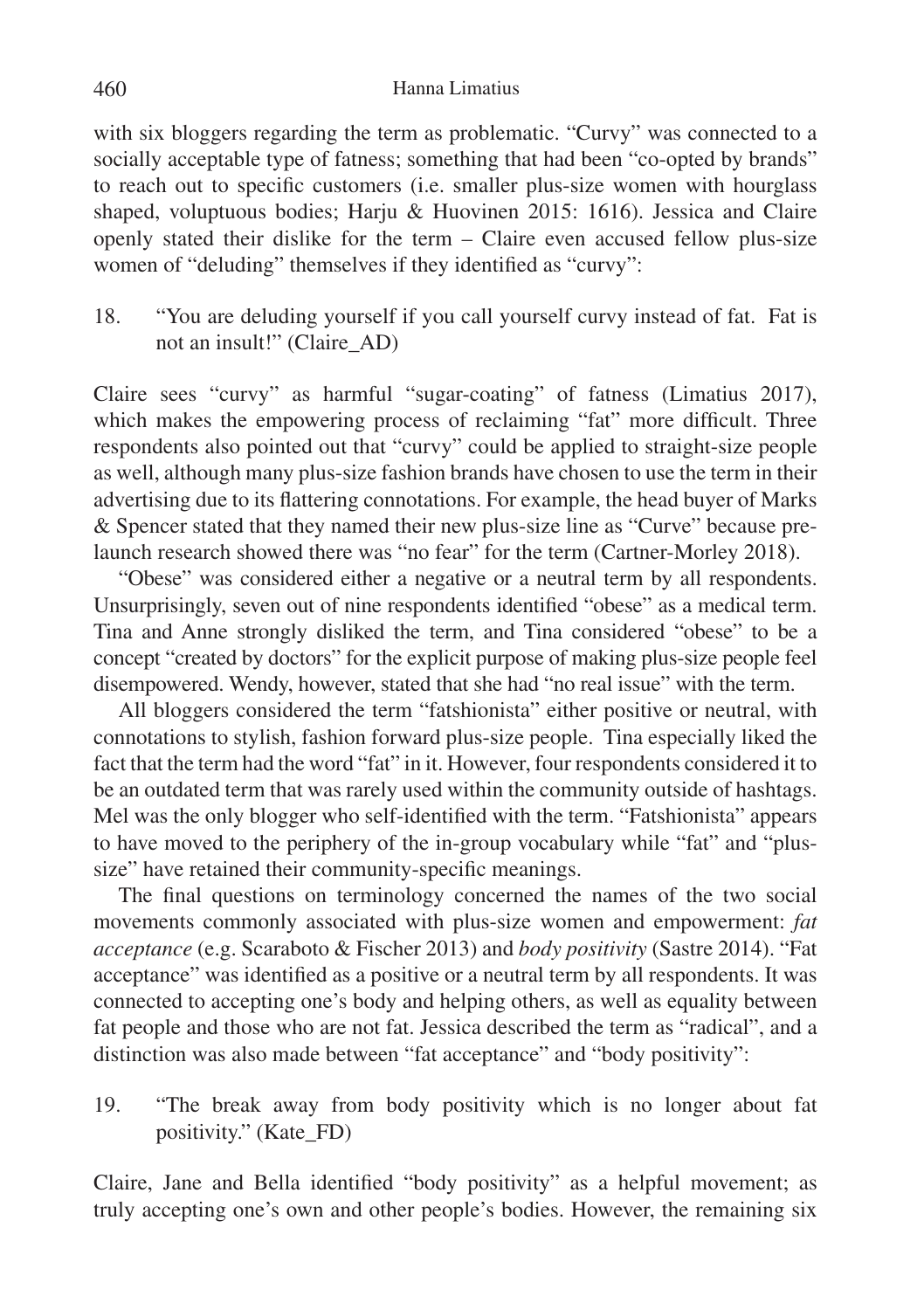respondents pointed out that the term was also problematic. It was described as "tarnished", "commercialized", "a trend", a "minefield", and "overrun by thin, conventionally attractive young people", who had "edged out" fat people from their own (online) spaces. The empowerment potential of body positivity has been recently debated in the mainstream media as well, with alternatives like "body neutrality" and "body respect" named as possible replacements (Kessell 2018).

#### *8. Discussion and conclusion*

In the bloggers' responses, blogging was constructed as an activity that enabled peer support and a sense of belonging, as well as a useful platform for plus-size women to promote their interest and competence in the field of fashion. The interactional, community-building, and agency-enhancing features of fashion blogging all have the potential to empower plus-size women.

However, the analysis also reveals negative phenomena connected to plus-size fashion blogging, including stress, time-management issues, and perhaps most importantly, the negative effects of in-group divisions and competitiveness. The results illustrate that there are aspects of blogging that some plus-size women will find empowering, while others will not. This is an important finding, especially considering the changes that have taken place within the community in recent years. Whether it be the use of certain terminology to construct their identities as empowered plus-size women, or the ways these women perceive the empowering potential of commercial blogging, both academic research and the plus-size fashion industry can benefit from a closer look at the variation within the plus-size fashion blogosphere. For example, based on the results of the present study, the concept of "body positivity" and the word "curvy" both seem problematic from the perspective of plus-size women – yet many companies and advertisers use these terms frequently.

In 2017, the tensions and divisions between bloggers that were already, to an extent, visible in 2015, had become more prominent. The main cause for these divisions appeared to be the increased commercialization of blogging, which many – but not all – bloggers viewed as problematic. Blogging for commercial gain seemed to be at odds with the original "pulpit mentality" of plus-size fashion blogs as a channel for producing counterdiscourse to mainstream fashion media, especially for activism-driven bloggers. However, while commercialization has made the blogosphere more competitive, it has also increased plus-size women's sense of agency, as they now have more choice and visibility in fashion (cf. Downing Peters 2014).

The fact that the bloggers reported changes in their personal relationship to blogging and considered Instagram and YouTube to be more influential than blogs in 2017 indicates that the nature of blogging itself is changing. There were also differences in the interpretation of in-group terminology. *Fat acceptance*  and *body positivity* both have their origins in social movements that are meant to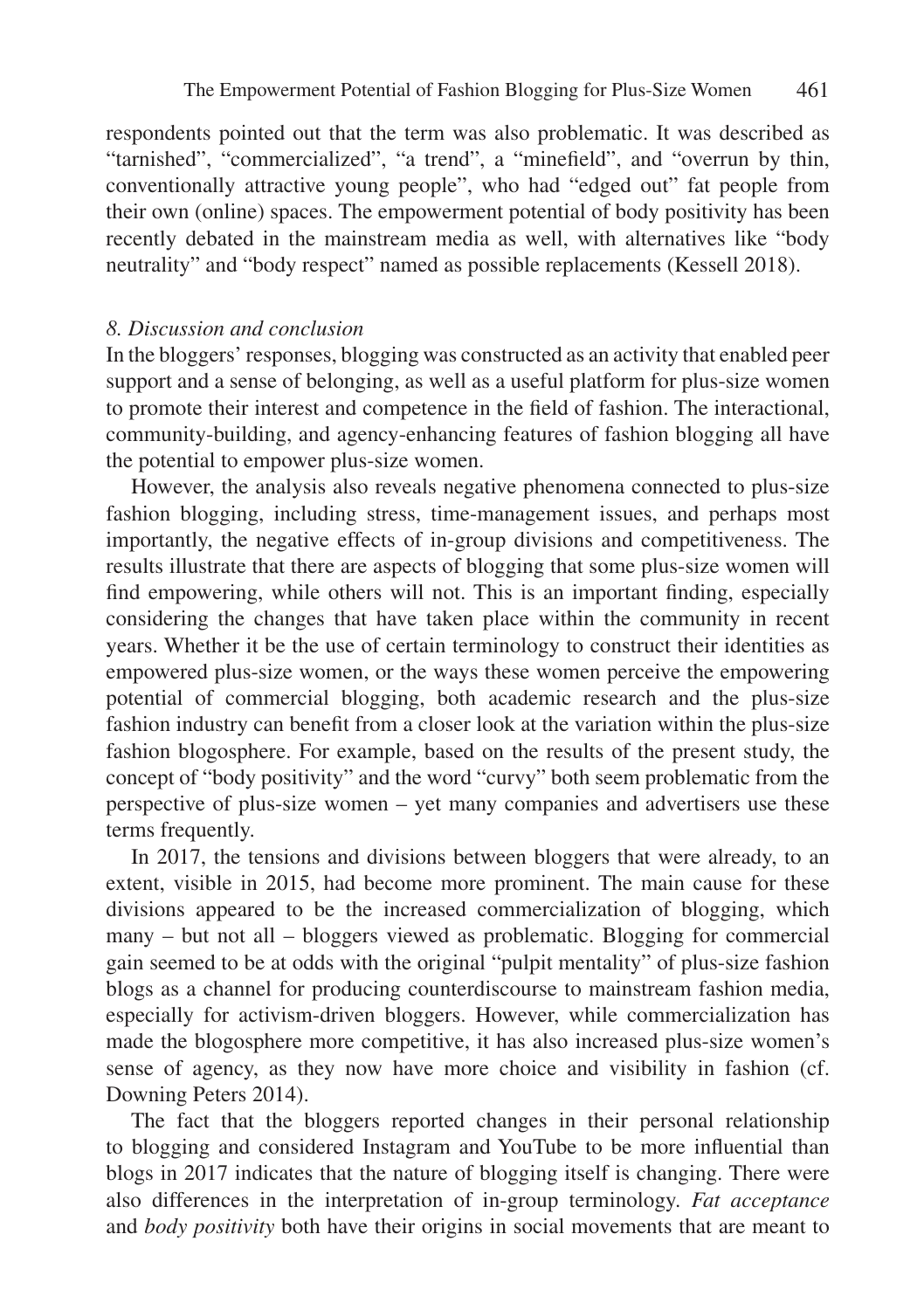empower women, but not all bloggers identify with these movements, or find them empowering. While "fat acceptance" was widely recognized as a helpful term in the responses, "body positivity" was problematized by most respondents because of its commercialization. To an extent, the bloggers' reactions to these two terms reflect the juxtaposition between activism-driven blogging and fashion-driven blogging.

Although there is empowerment potential for communities of marginalized people in the blogosphere, the internal hierarchies and divisions of blogging groups need to be taken into consideration in future studies. While the formation of a community of practice does not presuppose harmonious interaction (Wenger 1998; Holmes & Meyerhoff 1999: 176), means of conflict resolution within the community are necessary for its survival. The present study illustrates how research on online communities can benefit from direct contact with the members of the community in addition to systematic observation of online discourse (Androutsopoulos 2008). The thematic analysis of bloggers' questionnaire responses brought up issues that were not present in previous analyses of public blog texts written by the same bloggers (Limatius 2016; 2017). Future research should pay attention to the constantly shifting foci of blogs, and the extent of their influence in the rapidly changing world of social media. The results of the 2017 questionnaire imply that plus-size fashion bloggers are migrating to other social media platforms which may lend themselves to new, different processes of empowerment.

Tampere University HANNA LIMATIUS<sup>7</sup>

#### **Bibliography**

- Androutsopoulos, Jannis 2008. Potentials and limitations of discourse-centered online ethnography. *Language@Internet* 5, article 8.
- Blanchard, Anita 2004. Blogs as virtual communities: Identifying a sense of community in the Julie/Julia Project. Retrieved from http://conservancy.umn.edu/bitstream/ handle/11299/172837/Blanchard\_Blogs%20as%20Virtual%20Communities. pdf?sequence=1&isAllowed=y (Accessed 25 January 2019).
- Braun, Virginia & Victoria Clarke 2006. Using thematic analysis in psychology. *Qualitative Research in Psychology* 3 (2): 77–101.
- Brown, Penelope & Stephen C. Levinson 1987. *Politeness: Some universals in language use*. Cambridge: Cambridge University Press.
- Cartner-Morley, Jess 2018. Plus-size reinvented: 'We were told to hide, wear a sack – now we want equality'. *The Guardian*, 9 January 2018. Retrieved from https:// www.theguardian.com/fashion/2018/jan/09/plus-size-reinvented-curve-marks-andspencer-range (Accessed 29 January 2019).
- Connell, Catherine 2013. Fashionable resistance: Queer 'fa(t)shion' blogging as counterdiscourse. *Women's Studies Quarterly* 41 (1/2): 209–224.

7 The present study is one part of my PhD project, which was made possible by the funding provided for my PhD research by the Eino Jutikkala Fund, the Olvi Foundation, and the Finnish Cultural Foundation.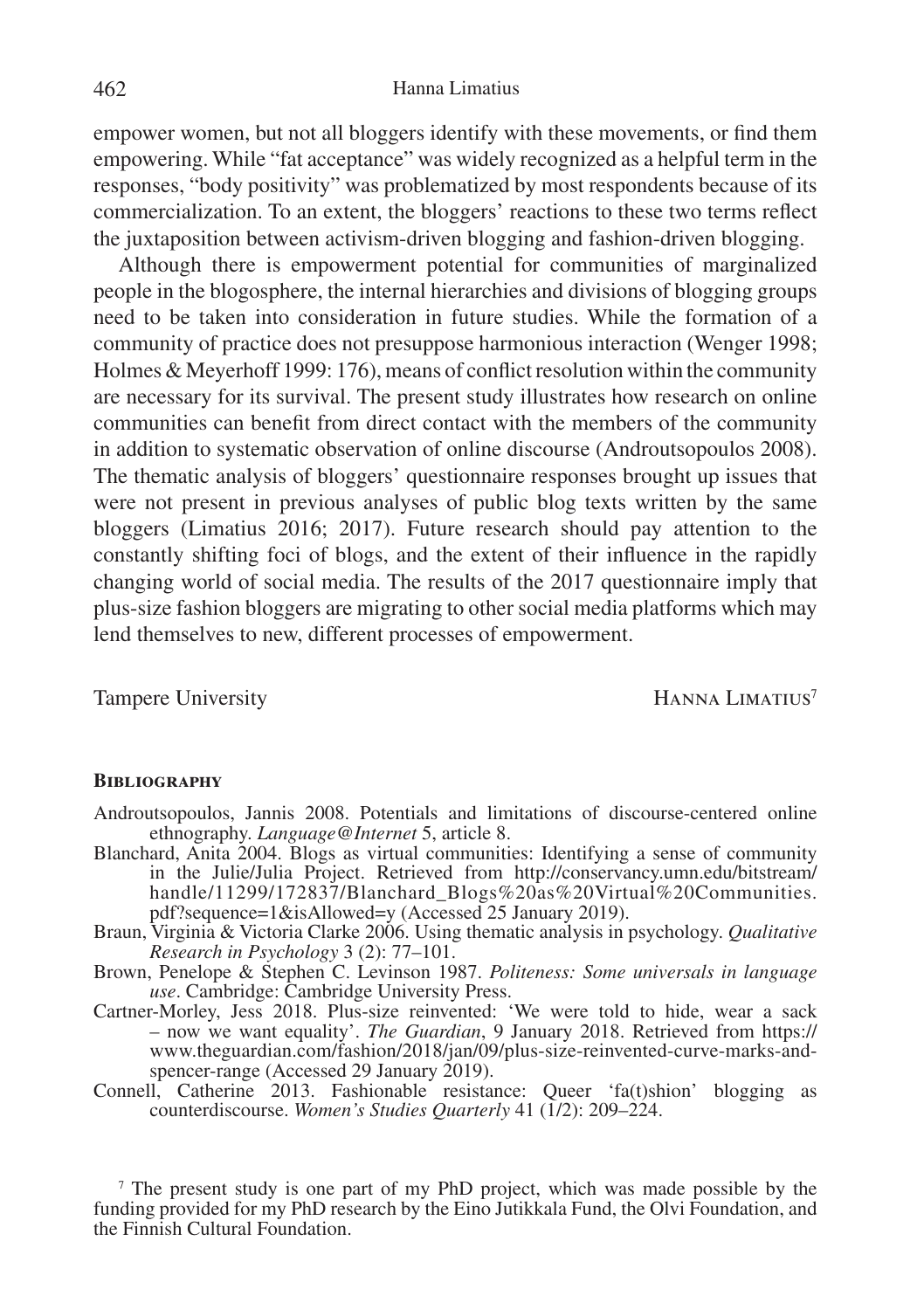- Eckert, Penelope & Sally McConnell-Ginet 1992. Think practically and look locally: Language and gender as community-based practice. *Annual Review of Anthropology*  $21: \overline{461-490}$ .
- Dennen, Vanessa P. 2014. Becoming a blogger: Trajectories, norms and activities in a community of practice. *Computers in Human Behavior* 36: 350–358.
- Downing Peters, Lauren 2014. You are what you wear: How plus-size fashion figures in fat identity formation. *Fashion Theory* 18 (1): 45–71.
- Gurrieri, Lauren & Hélène Cherrier 2013. Queering beauty: Fatshionistas in the fatosphere, *Qualitative Market Research: An International Journal* 16 (3): 276–295.
- Harju, Anu & Annamari Huovinen 2015. Fashionably voluptuous: Normative femininity and resistant performative tactics in fatshion blogs. *Journal of Marketing Management* 31  $(15-16)$ :  $1602-625$ .
- Holmes, Janet & Miriam Meyerhoff 1999. The community of practice: Theories and methodologies in language and gender research. *Language and Society* 28 (2): 173–183.
- Kessell, Anna 2018. The rise of the body neutrality movement: "If you're fat, you don't have to hate yourself". *The Guardian*, 23 July 2018. Retrieved from https://www.theguardian. com/lifeandstyle/2018/jul/23/the-rise-of-the-body-neutrality-movement-if-yourefat-you-dont-have-to-hate-yourself?CMP=share\_btn\_fb&fbclid=IwAR3UrKd-8mn GBma0H8ccyCb1xcuuLzCJAj3J3hiDHlHtUZNQxKYK8t3PDFM (Accessed 11 January 2019).
- Lave, Jean & Etienne Wenger 1991. *Situated Learning: Legitimate Peripheral Participation*. Cambridge: Cambridge University Press.
- Limatius, Hanna 2016. "A world of beautiful fat babes": Community-building practices in plus-size fashion blogs. *Language@Internet* 13, article 4.
- Limatius, Hanna 2017. "There really is nothing like pouring your heart out to a fellow fat chick": Constructing a body positive blogger identity in plus-size fashion blogs. *Token: A Journal of English Linguistics* 6: 23–49.
- Limatius, Hanna 2018. Fat, curvy or plus-size? A corpus-linguistic approach to identity construction in plus-size fashion blogs. In *In Search of Meaning: Literary, Linguistic, and Translational Approaches to Communication*, eds. Hanne Juntunen, Kirsi Sandberg & Kübra M. Kocabaş, 12–38. Tampere: University of Tampere.
- Manosevitch, Idit & Yonit Tzuk 2017. Blogging, craft culture, and women empowerment. *Cogent Social Sciences* 3 (1408753): 1–19.
- Marciano, Avi 2014. Living the VirtuReal: Negotiating transgender identity in cyberspace. *Journal of Computer-Mediated Communication* 19 (4): 824–838.
- Muhtaseb, Ahlam & Lawrence R. Frey 2008. Arab americans' motives for using the internet as a functional media alternative and their perceptions of U.S. public opinion. *Journal of Computer-Mediated Communication* 13 (3): 618–657.
- Myers, Greg 2010. *Discourse of Blogs and Wikis*. London & New York: Continuum International Publishing.
- Peuronen, Saija 2017. *Heteroglossic and multimodal resources in use: participation across spaces of identification in a Christian lifestyle sports community*. Jyväskylä: University of Jyväskylä.
- Sastre, Alexandra 2014. Towards a Radical Body Positive: Reading the Online Body Positive Movement. *Feminist Media Studies* 14 (6): 929–943.
- Scaraboto, Daiane & Eileen Fischer 2013. Frustrated fatshionistas: An institutional theory perspective on consumer quests for greater choice in mainstream markets. *Journal of Consumer Research* 39 (6): 1234–1257.
- Soon, Carol & Randy Kluver 2014. Uniting political bloggers in diversity: Collective identity and web activism. *Journal of Computer-Mediated Communication* 19: 500–515.
- Stavrositu, Carmen & S. Shyam Sundar 2012. Does blogging empower women? Exploring the role of agency and community. *Journal of Computer-Mediated Communication* 17 (4): 369–386.
- Stommel, Wyke 2009. *Entering an online support group on eating disorders: A discourse analysis.* Amsterdam & New York: Rodopi.